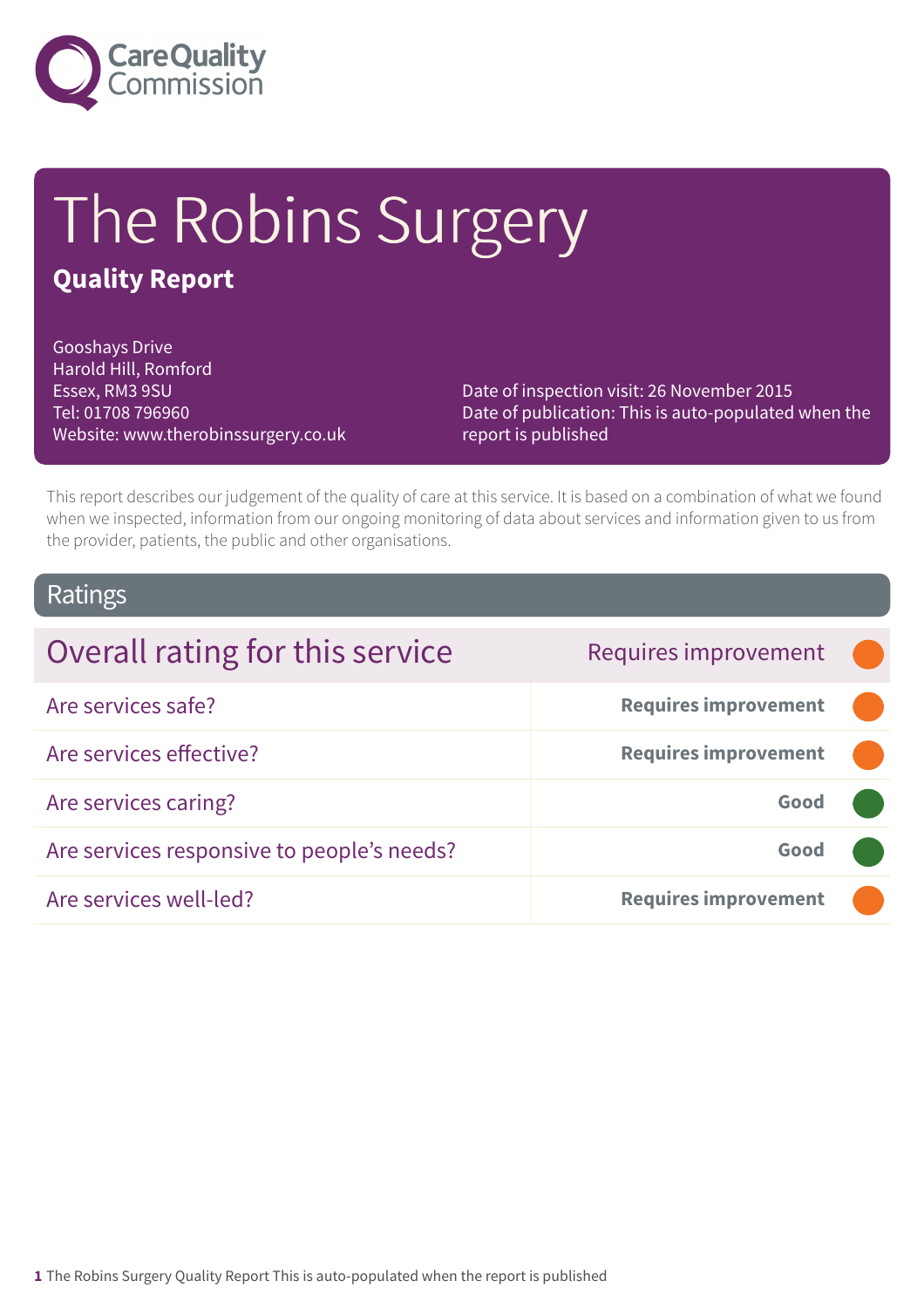### **Contents**

| Summary of this inspection                  | Page           |
|---------------------------------------------|----------------|
| Overall summary                             | $\overline{2}$ |
| The five questions we ask and what we found | $\overline{4}$ |
| The six population groups and what we found | $\overline{7}$ |
| What people who use the service say         | 11             |
| Areas for improvement                       | 11             |
| Detailed findings from this inspection      |                |
| Our inspection team                         | 12             |
| Background to The Robins Surgery            | 12             |
| Why we carried out this inspection          | 12             |
| How we carried out this inspection          | 12             |
| Detailed findings                           | 14             |
| Action we have told the provider to take    | 25             |

### Overall summary

#### **Letter from the Chief Inspector of General Practice**

We carried out an announced comprehensive inspection at the Robins Surgery on 26 November 2015. Overall the practice is rated as requires improvement.

Our key findings across all the areas we inspected were as follows:

- Staff understood and fulfilled their responsibilities to raise concerns and to report incidents and near misses.
- Risks to patients who used services were not always assessed, and the systems and processes to address risks were not always implemented well enough to ensure patients were kept safe. For example premises cleaning audits, recruitment checks including staff identity checks, and Disclosure and Barring Service (DBS) risk asessments for chaperones had not been carried out. (DBS checks identify whether a person has

a criminal record or is on an official list of people barred from working in roles where they may have contact with children or adults who may be vulnerable).

- The prescribing policy did not ensure safe management of medicines.
- Data showed patient outcomes were comparable to the locality and nationally. Although some audits had been carried out, we saw little evidence that audits were driving improvement in performance to improve patient outcomes.
- Patients comments cards and the majority of patients we spoke to said they were treated with compassion, dignity and respect.
- Information about services was available but not everyone would be able to access it, for example translation services were not advertised in the reception area.
- Urgent appointments were usually available on the day they were requested.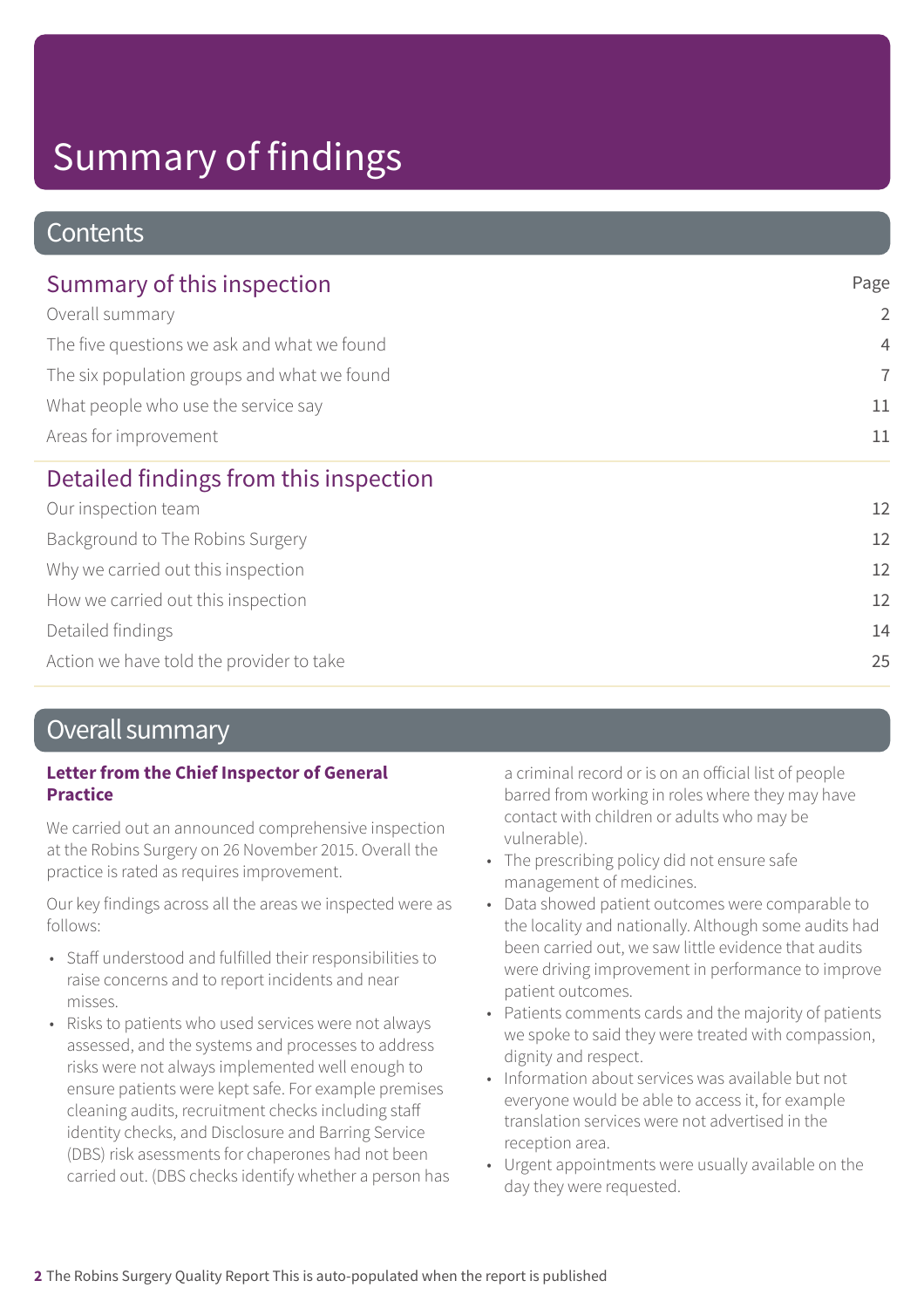- The practice had a number of policies and procedures to govern activity, but some important ones were missing for example the health and safety policy.
- The practice had proactively sought feedback from patients online and had an active patient participation group.
- There was an effective system in place for reporting and recording significant events.
- Not all staff had received mandatory annual basic life support and safeguarding training.
- The practice had good facilities and was well equipped to treat patients and meet their needs.

The areas where the provider must make improvements are:

- Ensure protocols for repeat prescribing of medicines and the monitoring of repeat prescriptions are clear, safe and aligned to national prescribing guidance and GMC and NMC best practice guidelines.
- Ensure recruitment arrangements include all necessary pre-employment checks for all staff.
- Ensure all staff receive mandatory annual Basic Life Support (BLS) training, infection control training, chaperoning, and child and adult safeguarding training as appropriate to their role.
- Ensure that all chaperones are risk assessed for a DBS check.

• Ensure a health and safety policy and related audits and risk assessments are in place, for example for shortages of staff, the building and COSHH (Control of Substances Hazardous to Health) risk assessments and associated safety guidance.

In addition the provider should:

- Follow up on staff concerns in relation to standards of premises and privacy curtains cleaning.
- Ensure all staff read and are fully aware of policies and procedures relevant to their role, for example the whistleblowing policy.
- Ensure all staff are aware of the practices forward vision and put associated information in the reception area for patients reference.
- Record patients consent for intimate investigations and minor surgery.
- Ensure all disposable medical equipment is within the expiry date.
- Arrange whole team staff meetings and consider regular one to one meetings for all staff.
- Improve patients privacy at the reception desk to minimise the risk of conversations being overheard.
- Advertise translation services and the availability of a private room in the reception area so that patients know these facilities are available.

#### **Professor Steve Field CBE FRCP FFPH FRCGP**

Chief Inspector of General Practice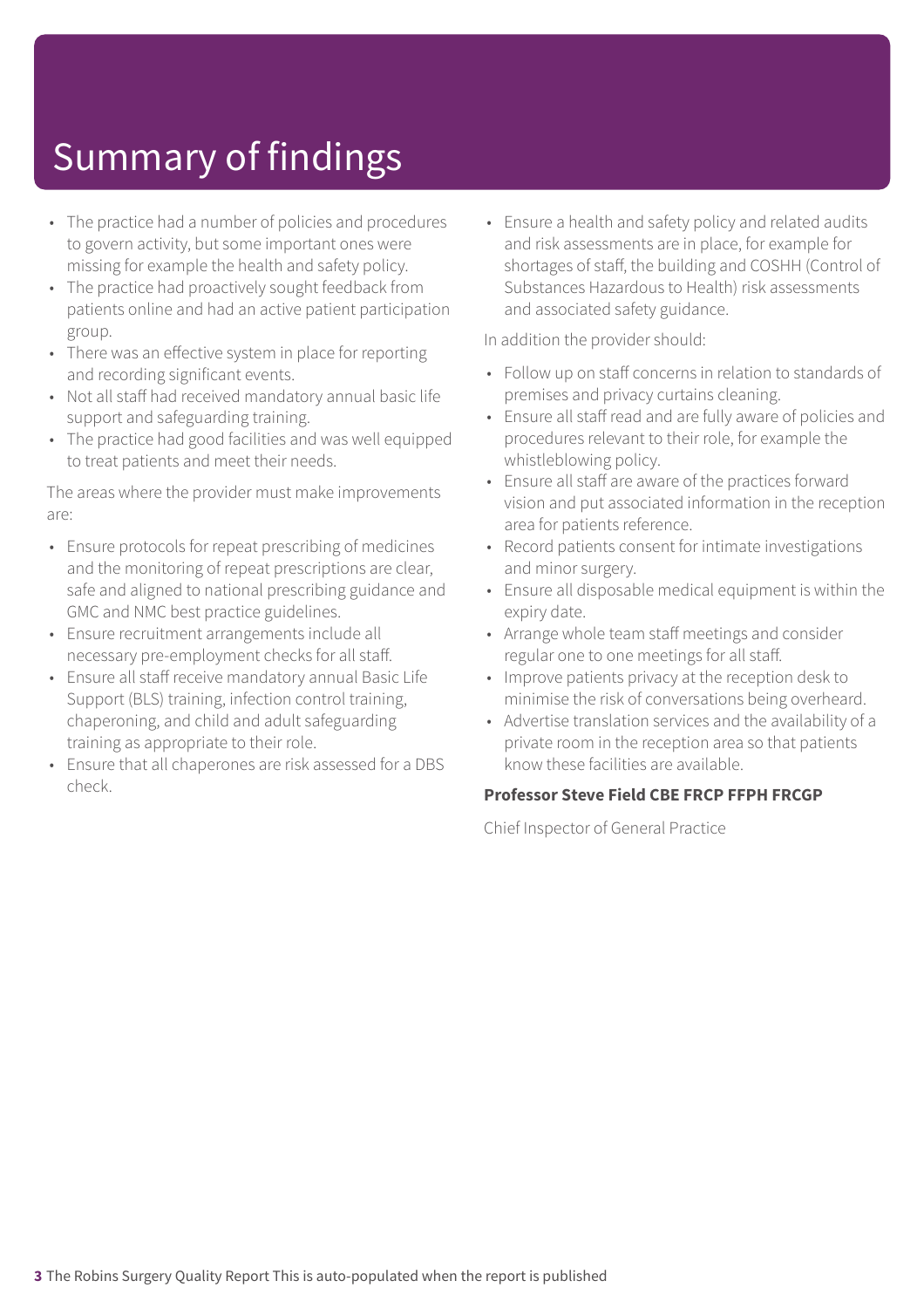### The five questions we ask and what we found

We always ask the following five questions of services.

#### **Are services safe?**

The practice is rated as requires improvement for providing safe services; however we saw some evidence of good practice.

- There was an effective system in place for reporting and recording significant events.
- Staff understood their responsibilities to raise concerns, and to report incidents and near misses.
- Although most risks to patients who used services were assessed, the systems and processes to address these risks were not implemented well enough to ensure patients were kept safe. For example, areas of concern found were in relation to cleaning, repeat prescribing of medicines, anticipating events and management of unforeseen circumstances, infection control training for a member of clinical staff, and safeguarding training for some clinical staff.
- Required recruitment checks were not always carried out including photographic identification and reference checks, and risk assessment for DBS checks for staff that were responsible for chaperoning patients.

#### **Are services effective?**

The practice is rated as requires improvement for providing effective services; however we saw some evidence of good practice.

- Data showed patient outcomes were mostly comparable to averages for the locality.
- Staff assessed needs and delivered care in line with current evidence based guidance.
- There was one clinical audit that demonstrated quality improvement within the last five years.
- Staff mostly had the skills, knowledge and experience to deliver effective care and treatment but had not always received mandatory training appropriate to their role.
- There was evidence of appraisals and personal development plans for all staff.
- Staff worked with multidisciplinary teams to understand and meet the range and complexity of people's needs.
- There was no consistent system for recording consent for intimate examinations or minor surgical procedures.

#### **Are services caring?**

The practice is rated as good for providing caring services.

**Requires improvement –––**

#### **Requires improvement –––**

**Good –––**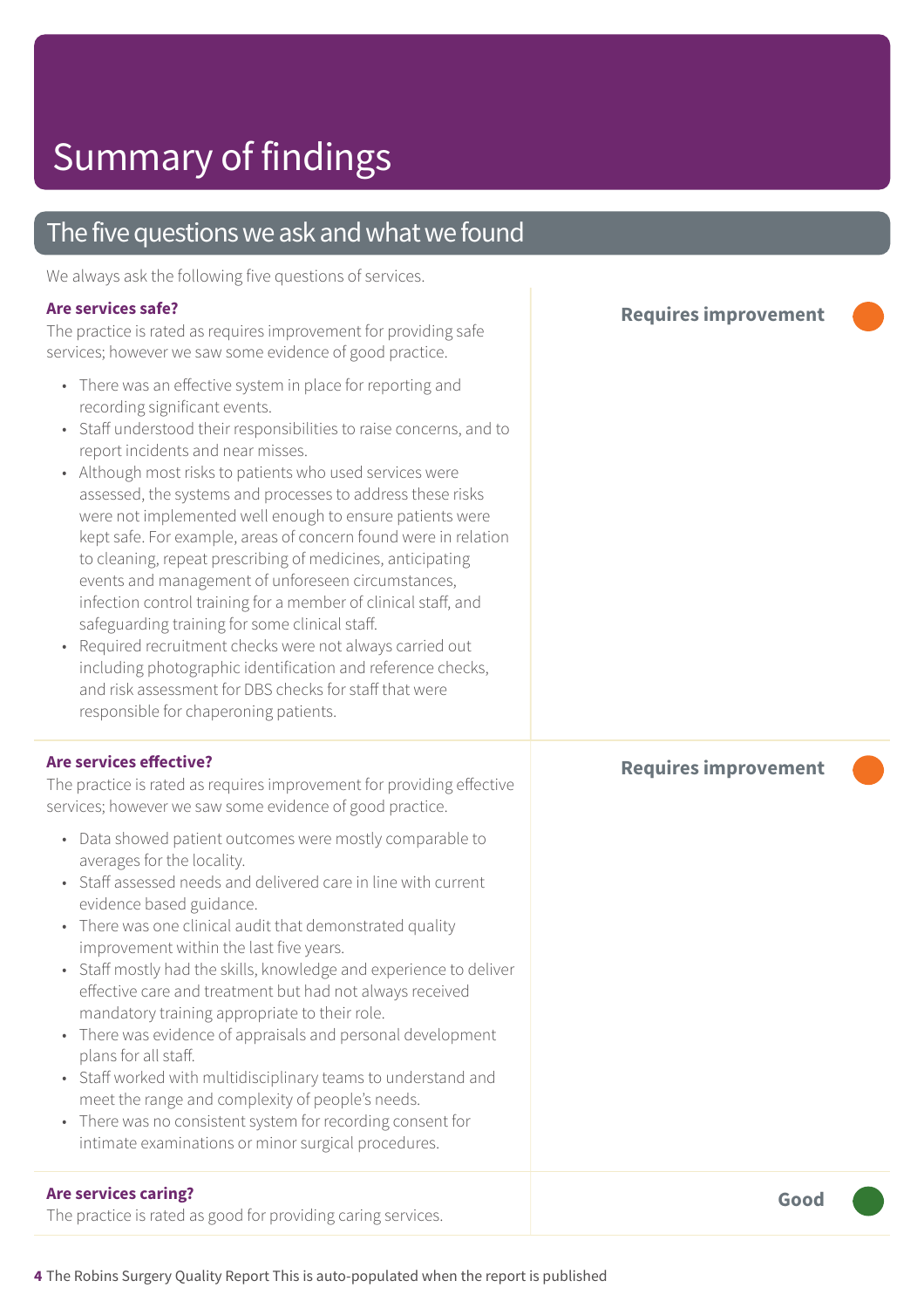- Data showed that patients rated the practice as lower for most aspects of care. For example results from the GP patient survey showed 70.7% said the last GP they spoke to was good at treating them with care and concern (CCG average 79.3%, national average 85.1%), and 78.4% said the GP gave them enough time (CCG average 82.1%, national average 86.6%).
- We received six CQC comment cards and spoke with eleven patients on the day of inspection. All comment cards were positive about the service experienced and patients told us care provided from two of the GPs was very good.
- We saw that staff treated patients with kindness and respect and tried to maintain confidentiality, however privacy in the waiting area and at the reception desk was poor. There were perspex screens installed with holes though which patients could speak, however the reception counter was shared with a further three practices and there were no side partitions in between speaking areas, or signage to facilitate patients private space at the reception desk.
- Information for patients about the services available was not always easy to understand and accessible, for example translation services and the facility of a private room to discuss confidential or sensitive matters were not advertised in the reception area.

#### **Are services responsive to people's needs?**

The practice is rated as good for providing responsive services; however we saw some evidence of good practice.

- It reviewed the needs of its local population and engaged with the Clinical Commissioning Group to secure improvements to services where these were identified. For example by employing a new full time GP partner to provide patients with a greater choice of GPs, and increasing the availability of appointments and telephone consultations.
- Four of the 11 patients we spoke to told us that they had difficulty getting appointments when they needed them, however results from the national GP patient survey showed that patient's satisfaction with how they could access care and treatment was comparable with local and national averages.
- The practice had good facilities and was well equipped to treat patients and meet their needs.
- Information about how to complain was not displayed on the website or in the reception area, however it was at the

**Good –––**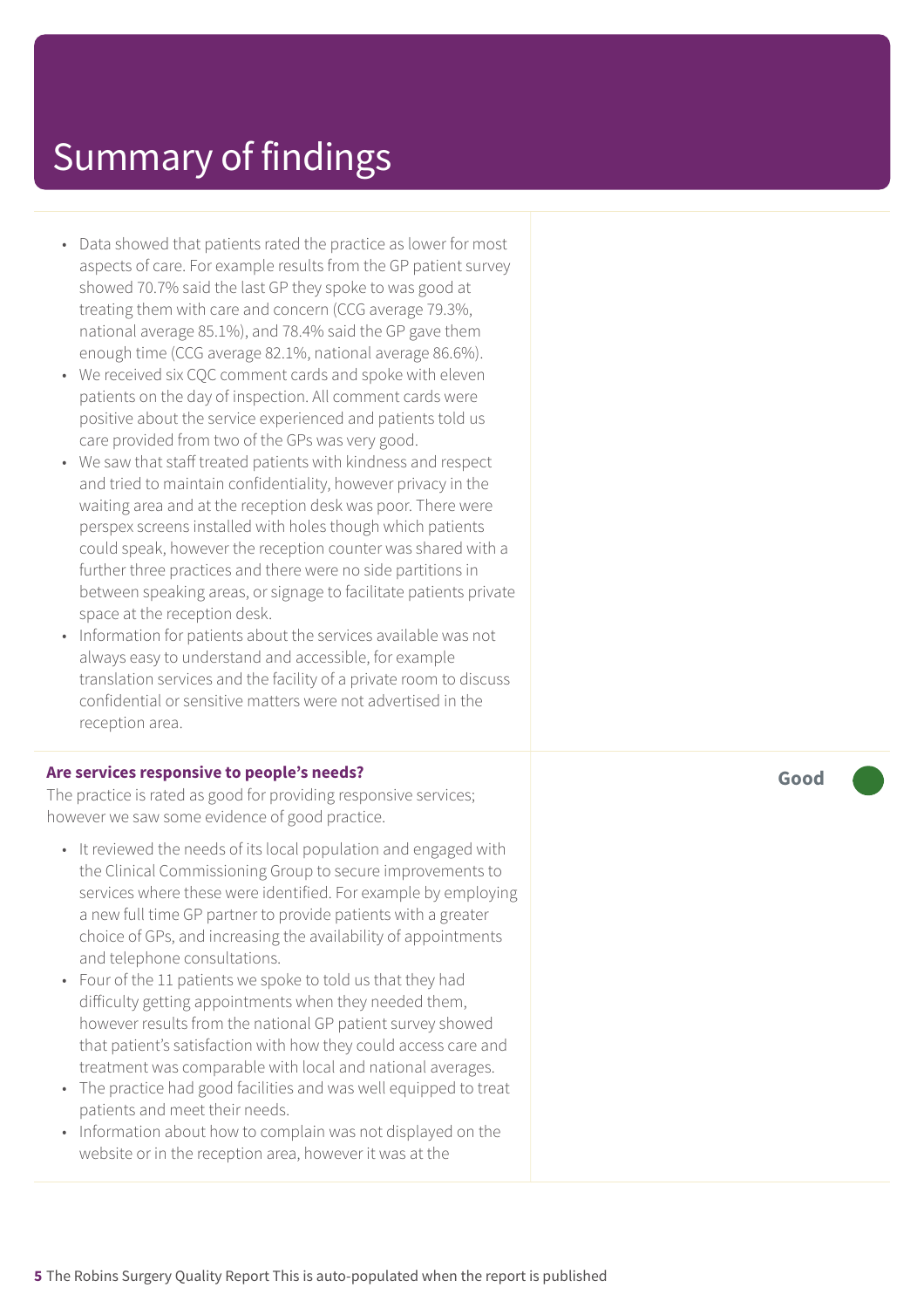reception desk and evidence showed that the practice was open to receiving complaints and responded quickly to issues raised in the majority of cases. There was evidence that learning from complaints had been shared with staff.

• Data from the GP patient survey dated July 2015 showed 75.2% of patients with a preferred GP usually get to see or speak to that GP compared to a CCG average of 61.9% and a national average of 60.0%.

#### **Are services well-led?**

The practice is rated as requires improvement for being well-led; however we saw some evidence of good practice.

- The practice had a vision and a strategy but not all staff were aware of this and their responsibilities in relation to it.
- Not all staff felt the leadership team was approachable or supported by management.
- The practice had a number of policies and procedures to govern activity, but some important ones were missing for example health and safety and buildings security.
- The practice proactively sought feedback from patients through surveys and had an active online patient participation group (PPG).
- There were regular clinical and non-clinical staff meetings but no meetings for the whole staff team.
- The practice had monthly multidisciplinary meetings but did not conduct many clinical or internal audits to continuously improve outcomes for patients.

### **Requires improvement –––**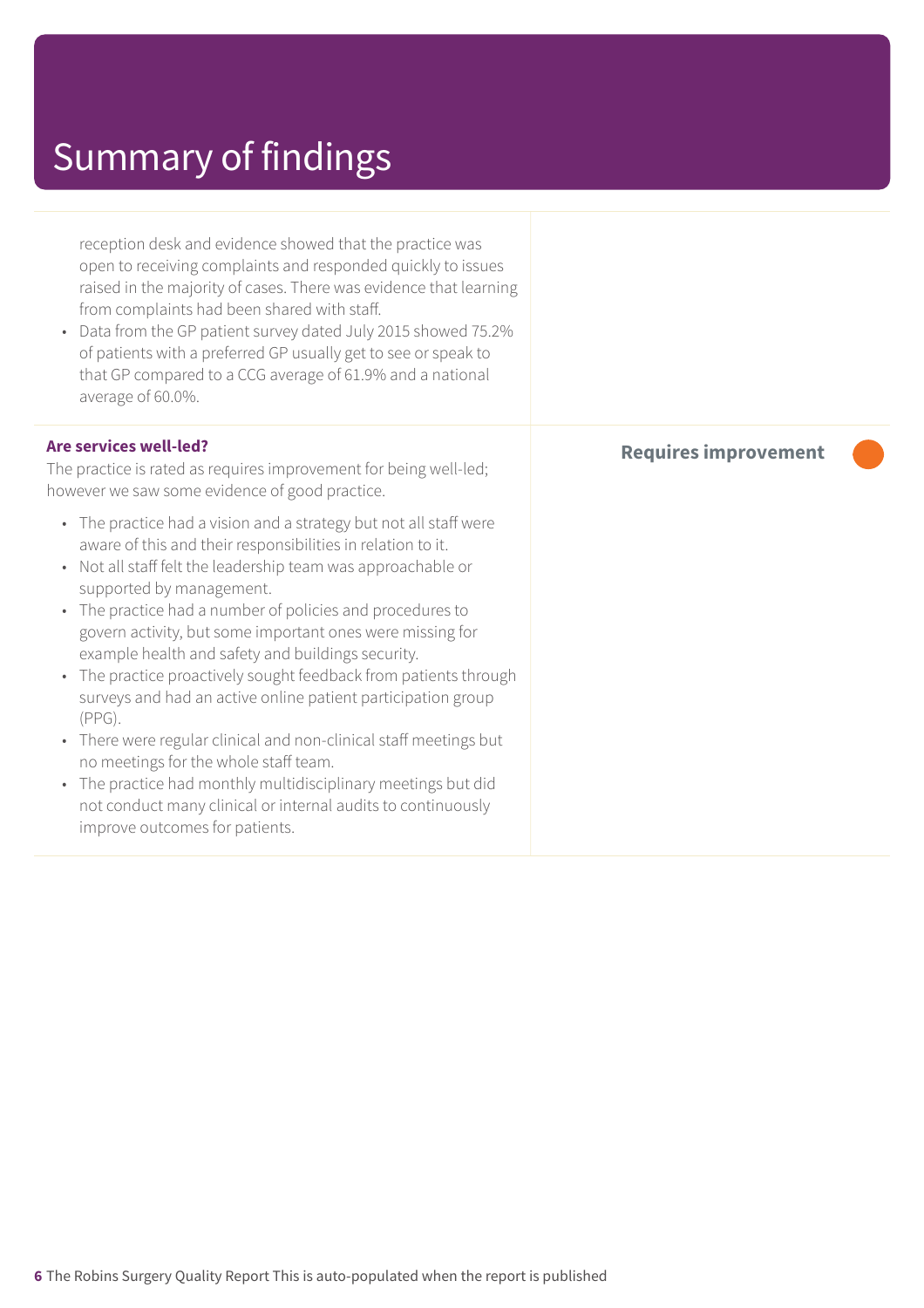### The six population groups and what we found

We always inspect the quality of care for these six population groups.

#### **Older people**

The provider was rated as requires improvement for safety, effectiveness and for being well-led. The concerns which led to these ratings apply to everyone using the practice, including this population group. There were, however, some examples of good practice.

- It was responsive to the needs of older people, and offered home visits and urgent appointments for those with enhanced needs.
- Nationally reported data for the period 1 April 2013 to 31 March 2014 showed that outcomes for patients for conditions commonly found in older people were mixed. For example the percentage of patients aged 65 and older who have had a seasonal flu vaccination was 66.1% compared with a national average of 73.2%. The percentage of patients with atrial fibrillation within the last 12 months, who are currently treated with anticoagulation drug therapy or an antiplatelet therapy was 100% compared with a national average of 98.32%.
- The practice offered proactive, personalised care to meet the needs of the older people in its population. For example through visits for older people living in residential care homes.

#### **People with long term conditions**

The provider was rated as requires improvement for safety, effectiveness and for being well-led. The concerns which led to these ratings apply to everyone using the practice, including this population group. There were, however, some examples of good practice.

- Nursing staff had lead roles in chronic symptoms and disease management for patients, for example diabetes and pain management. Patients at risk of hospital admission were identified as a priority and had a named GP, a personalised care plan or structured annual review to check that their health and care needs were being met.
- Longer appointments and home visits were available when needed.

**Requires improvement –––**

#### **Requires improvement –––**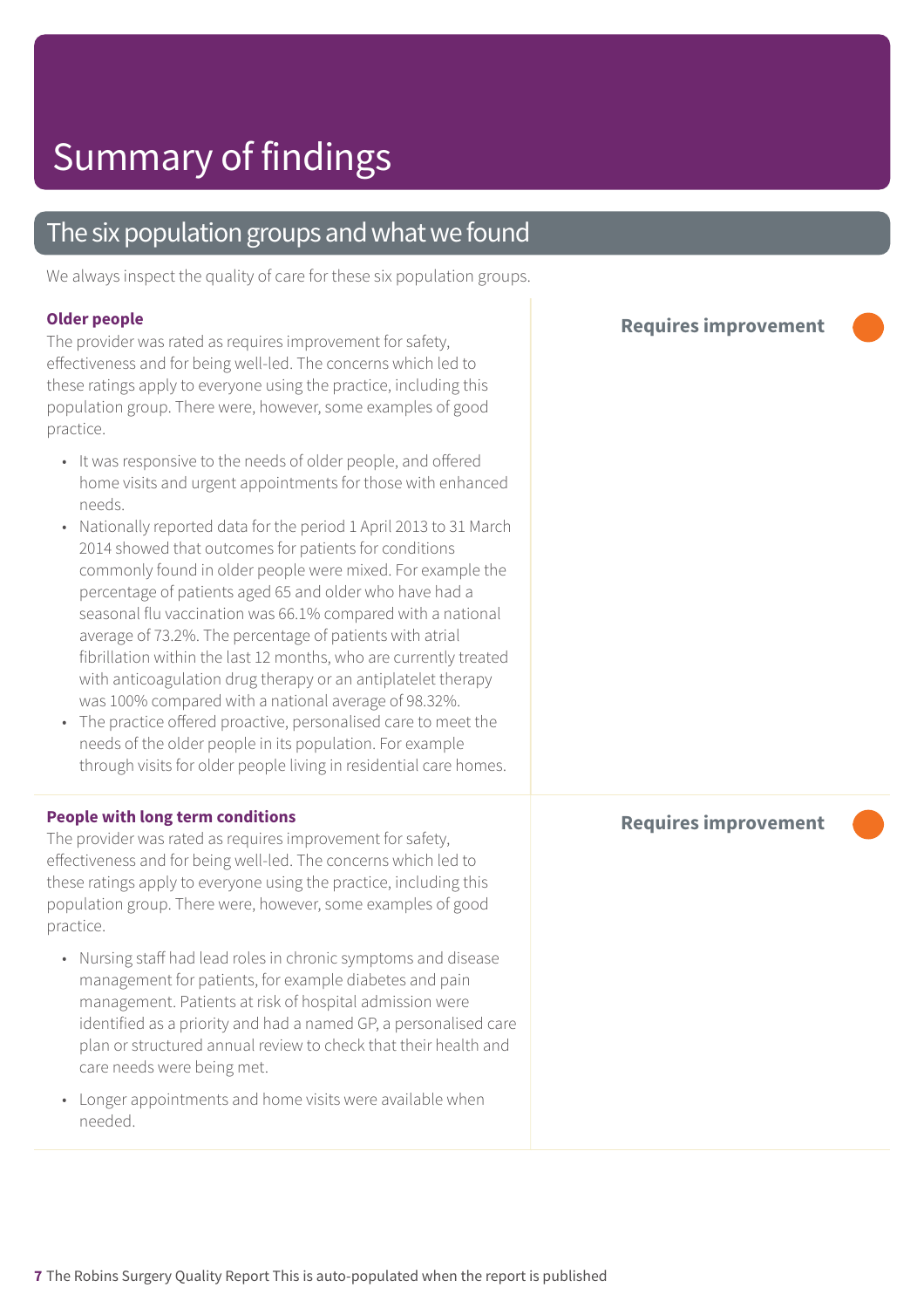| • The percentage of patients on the diabetes register, with a<br>record of a foot examination and risk classification within the<br>preceding 12 months (01/04/2013 to 31/03/2014) was<br>comparable to other practices at 91.6%, with a national average<br>of 88.4%.<br>• The percentage of patients with diabetes, on the register who<br>have had influenza immunisation was comparable to other<br>practices at 93.2% with a national average of 93.5%                                                                                                                                                                                                                                                                                                                                                                                                                                                                                                                                                                                                                                                                                                                                            |                             |
|--------------------------------------------------------------------------------------------------------------------------------------------------------------------------------------------------------------------------------------------------------------------------------------------------------------------------------------------------------------------------------------------------------------------------------------------------------------------------------------------------------------------------------------------------------------------------------------------------------------------------------------------------------------------------------------------------------------------------------------------------------------------------------------------------------------------------------------------------------------------------------------------------------------------------------------------------------------------------------------------------------------------------------------------------------------------------------------------------------------------------------------------------------------------------------------------------------|-----------------------------|
| <b>Families, children and young people</b><br>The provider was rated as requires improvement for safety,<br>effectiveness and for being well-led. The concerns which led to<br>these ratings apply to everyone using the practice, including this<br>population group. There were, however, some examples of good<br>practice.<br>• Appointments were available outside of school hours and the<br>premises were suitable for children and babies.<br>• The percentage of women aged 25-64 whose notes record that<br>a cervical screening test has been performed in the preceding 5<br>years was above other practices at 90.1% compared to 81.1%<br>nationally.<br>The percentage of patients with hypertension in whom the last<br>$\bullet$<br>blood pressure reading measured in the preceding 9 months is<br>150/90mmHg or less was comparable to other practices at<br>75.5% compared to 83.1% nationally.<br>Childhood immunisation rates for the vaccinations given were<br>$\bullet$<br>comparable to CCG averages. For example, childhood<br>immunisation rates for the vaccinations given to under two year<br>olds ranged from 62.2% to 74.4% and five year olds from 62.2%<br>to 70.1%. | <b>Requires improvement</b> |
| Working age people (including those recently retired and<br>students)<br>The provider was rated as requires improvement for safety,<br>effectiveness and for being well-led. The concerns which led to<br>these ratings apply to everyone using the practice, including this<br>population group. There were, however, some examples of good<br>practice.<br>• The needs of the working age population, those recently retired<br>and students had been identified and the practice had adjusted<br>the services it offered to ensure these were accessible, flexible<br>and offered continuity of care.                                                                                                                                                                                                                                                                                                                                                                                                                                                                                                                                                                                               | <b>Requires improvement</b> |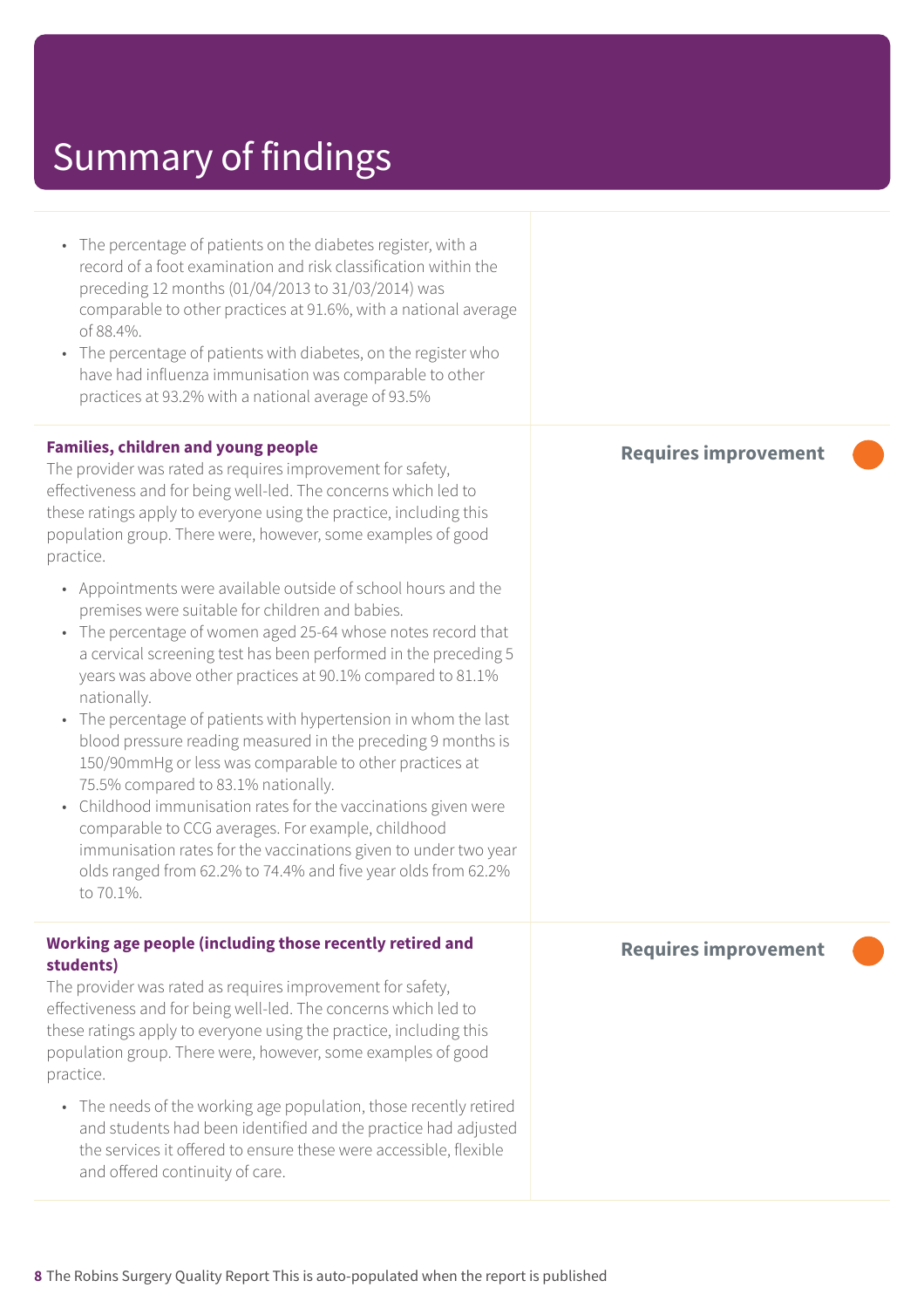| • The practice was proactive in offering online services as well as<br>a full range of health promotion and screening that reflects the<br>needs for this age group.<br>• The practice offered extended opening hours for appointments<br>and patients could book appointments and order repeat<br>prescriptions online.                                                                                                                                                                                                                                                                                                                                                                                                                                                                                                                                                                                                                                                                                                |                             |
|-------------------------------------------------------------------------------------------------------------------------------------------------------------------------------------------------------------------------------------------------------------------------------------------------------------------------------------------------------------------------------------------------------------------------------------------------------------------------------------------------------------------------------------------------------------------------------------------------------------------------------------------------------------------------------------------------------------------------------------------------------------------------------------------------------------------------------------------------------------------------------------------------------------------------------------------------------------------------------------------------------------------------|-----------------------------|
| Health promotion advice was offered but there was limited<br>$\bullet$<br>accessible health promotion material available through the<br>practice.                                                                                                                                                                                                                                                                                                                                                                                                                                                                                                                                                                                                                                                                                                                                                                                                                                                                       |                             |
| People whose circumstances may make them vulnerable<br>The provider was rated as requires improvement for safety,<br>effectiveness and for being well-led. The concerns which led to<br>these ratings apply to everyone using the practice, including this<br>population group. There were, however, some examples of good<br>practice.<br>• The practice held a register of patients living in vulnerable<br>circumstances including children and vulnerable adults for<br>example people with a disability.<br>It offered longer appointments for people with a learning<br>$\bullet$<br>disability.<br>The practice worked with multi-disciplinary teams in the case<br>$\bullet$<br>management of vulnerable people.<br>• Staff knew how to recognise signs of abuse in vulnerable adults<br>and children. Staff were aware of their responsibilities regarding<br>information sharing, documentation of safeguarding concerns<br>and how to contact relevant agencies in normal working hours<br>and out of hours. | <b>Requires improvement</b> |
| People experiencing poor mental health (including people<br>with dementia)<br>The provider was rated as requires improvement for safety,<br>effectiveness and for being well-led. The concerns which led to<br>these ratings apply to everyone using the practice, including this<br>population group. There were, however, some examples of good<br>practice.<br>• Staff had a good understanding of how to support people with<br>mental health needs and dementia.<br>90.9% of people diagnosed with dementia had had their care<br>reviewed in a face to face meeting in the last 12 months<br>compared with a national average of 73.2% for the period 1<br>April 2013 to 31 March 2014.<br>• Performance for mental health related indicators was above the<br>national average. For example the percentage of patients with                                                                                                                                                                                      | <b>Requires improvement</b> |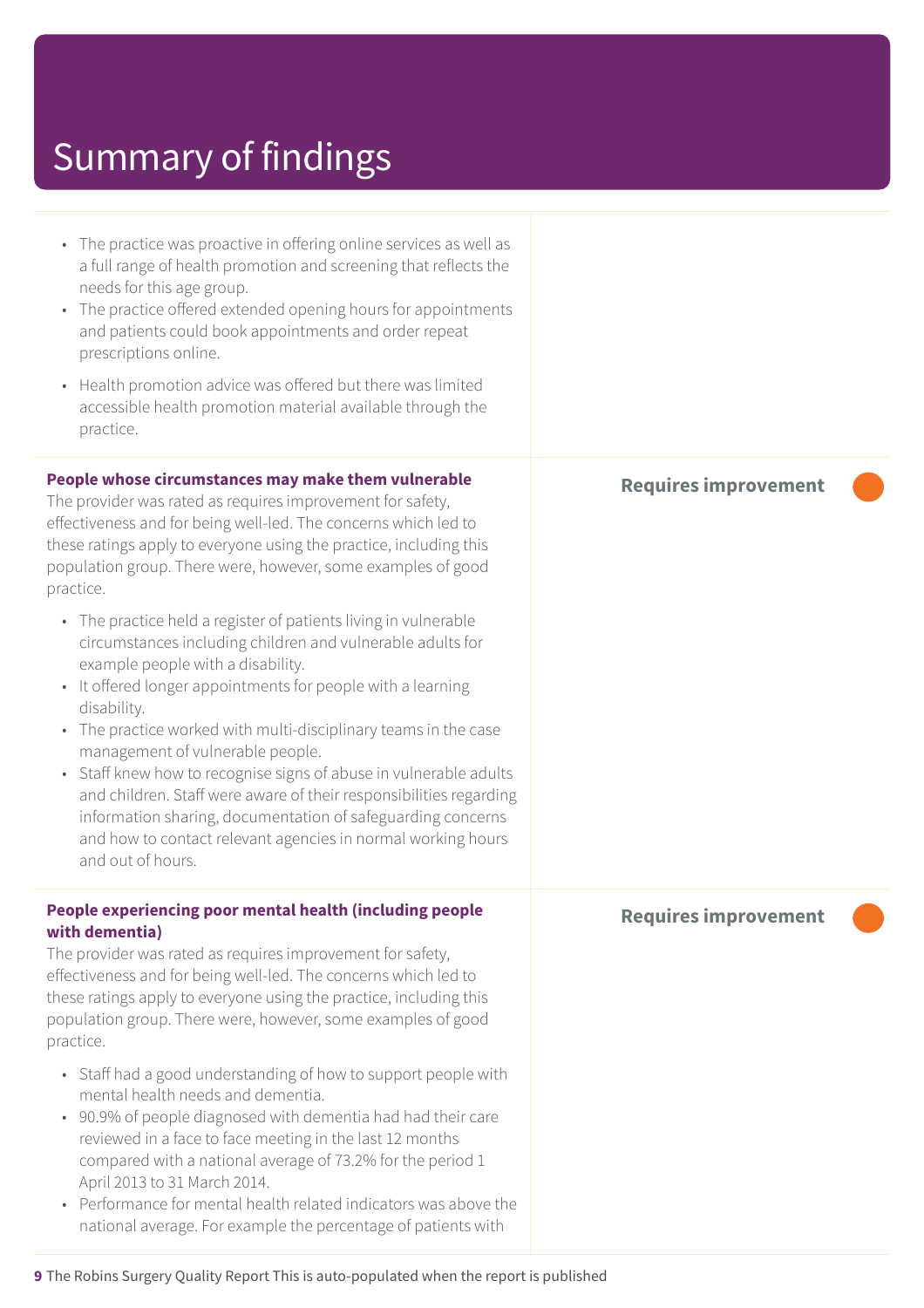schizophrenia, bipolar affective disorder and other psychoses whose alcohol consumption has been recorded in the preceding twelve months 100% compared to the National average of 88.61%.

• 90.9% of people experiencing poor mental health had received an annual physical health check.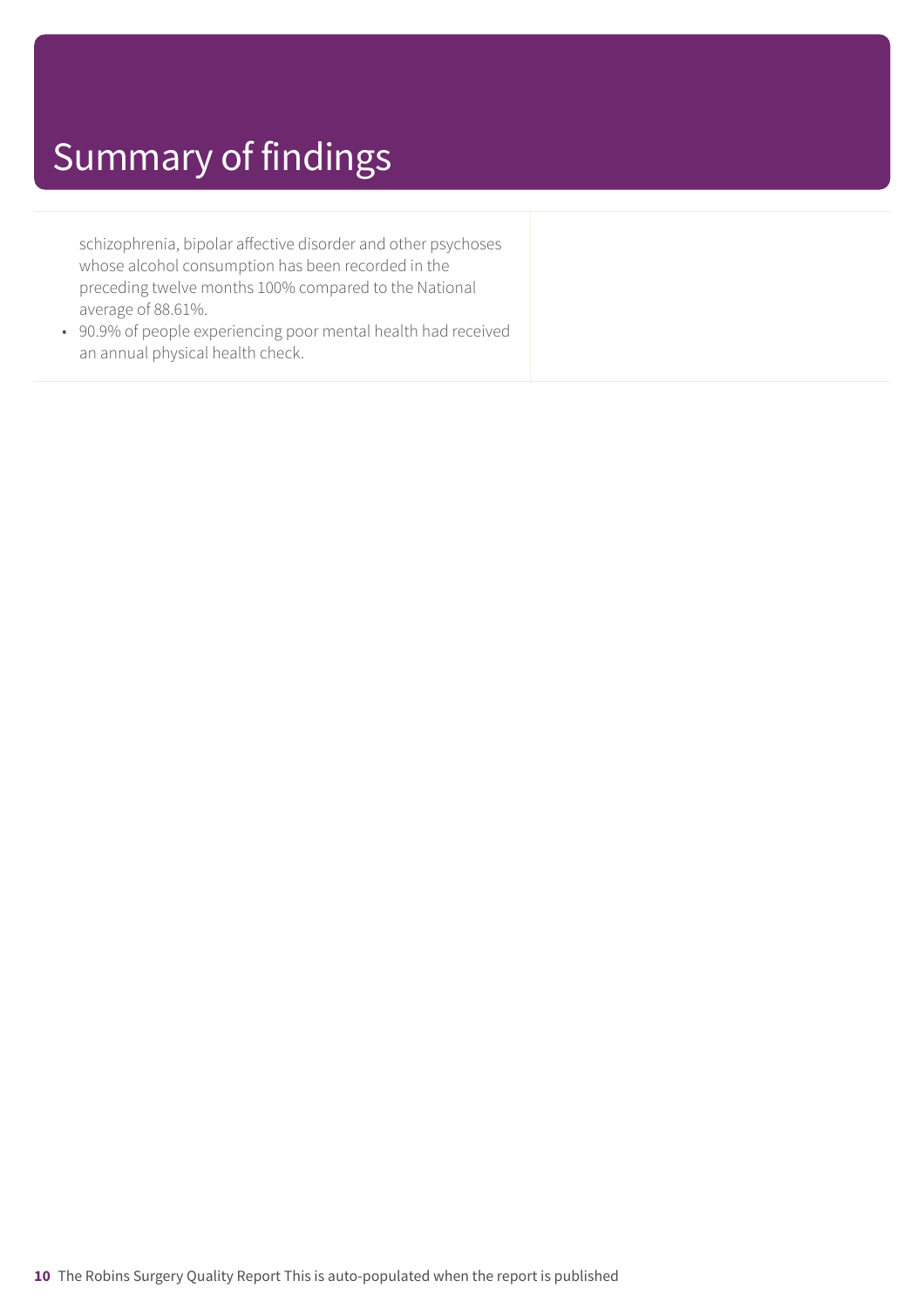### What people who use the service say

The national GP patient survey results published on 2 July 2015 showed the practice was performing broadly in line with local and national averages. Four hundred and twenty three survey forms were distributed and one hundred and four were returned.

- 70.9% found it easy to get through to this surgery by phone compared to a CCG average of 69.4% and a national average of 73.3%.
- 91.5% found the receptionists at this surgery helpful (CCG average 86.7%, national average 86.8%).
- 81.3% were able to get an appointment to see or speak to someone the last time they tried (CCG average 83%, national average 85.2%).
- 94.8% said the last appointment they got was convenient (CCG average 90.6%, national average 91.8%).
- 68% described their experience of making an appointment as good (CCG average 69%, national average 73.3%).

• 64.2% usually waited 15 minutes or less after their appointment time to be seen (CCG average 59.4%, national average 64.8%).

As part of our inspection we also asked for CQC comment cards to be completed by patients prior to our inspection. Due to a misunderstanding the practice did not distribute cards until the day of inspection; we therefore only received six comment cards. All were positive about the standard of care received. Overall, patients said they felt the practice offered a good service and staff were helpful and professional and treated them with dignity and respect.

We spoke with 11 patients during the inspection. Overall patients said that they were happy and satisfied with the care they received and thought that staff were caring and helpful, but several said it was difficult to make appointments.

### Areas forimprovement

#### **Action the service MUST take to improve**

- Ensure protocols for repeat prescribing of medicines and the monitoring of repeat prescriptions are clear, safe and aligned to national prescribing guidance and GMC and NMC best practice guidelines.
- Ensure recruitment arrangements include all necessary pre-employment checks for all staff.
- Ensure all staff receive mandatory annual Basic Life Support (BLS) training, infection control training, chaperoning, and child and adult safeguarding training as appropriate to their role.
- Ensure that all chaperones are risk assessed for a DBS check.
- Ensure a health and safety policy and related audits and risk assessments are in place, for example for shortages of staff, the building and COSHH (Control of Substances Hazardous to Health) risk assessments and associated safety guidance.

#### **Action the service SHOULD take to improve**

- Follow up on staff concerns in relation to standards of premises and privacy curtains cleaning.
- Ensure all staff read and are fully aware of policies and procedures relevant to their role, for example the whistleblowing policy.
- Ensure all staff are aware of the practices forward vision and put associated information in the reception area for patients reference.
- Record patients consent for intimate investigations and minor surgery.
- Ensure all disposable medical equipment is within the expiry date.
- Arrange whole team staff meetings and consider regular one to one meetings for all staff.
- Improve patients privacy at the reception desk to minimise the risk of conversations being overheard.
- Advertise translation services and the availability of a private room in the reception area so that patients know these facilities are available.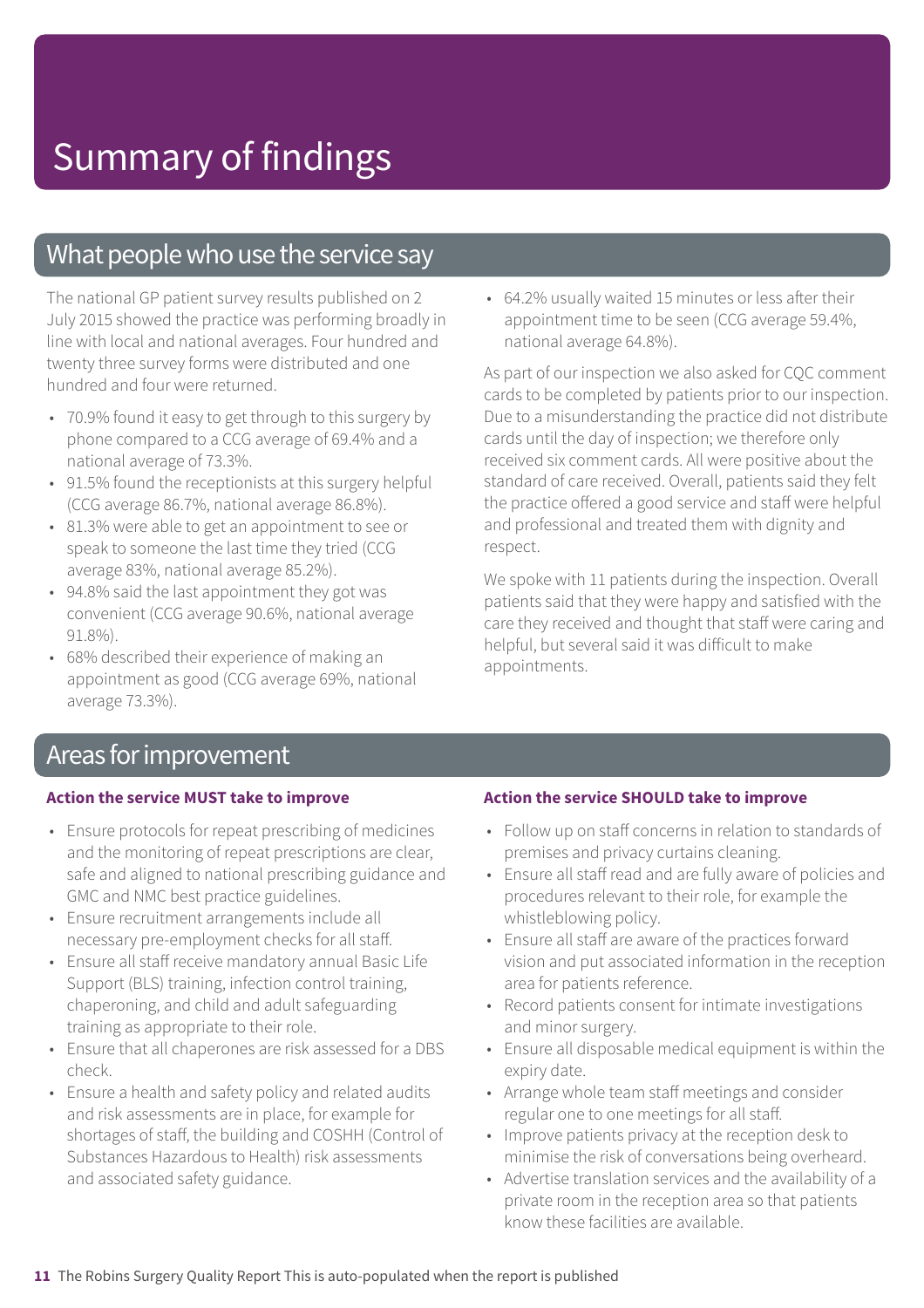

# The Robins Surgery **Detailed findings**

### Our inspection team

#### **Our inspection team was led by:**

Our inspection team was led by a CQC Lead Inspector**.** The team included a GP specialist advisor, a second CQC inspector, a practice manager specialist advisor, and an Expert by Experience.

### **Background to The Robins Surgery**

The Robins Surgery is situated within the NHS Havering Clinical Commissioning Group.

The practice holds a General Medical Services contract (General Medical Services agreements are locally agreed contracts between NHS England and a GP practice) and provides a full range of

enhanced services including extended hours, minor surgery, family planning, ante-natal and post-natal care, immunisations, and child immunisations.

The practice is registered with the Care Quality Commission to carry on the regulated activities of Maternity and midwifery services, Family planning services, Treatment of disease, disorder or injury, Surgical procedures, and Diagnostic and screening procedures.

The staff team at the practice includes two male GP partners (one full time providing 8 sessions per week with two extra sessions every four weeks, and one part time providing four sessions per week with an extra session every four weeks), one part time female GP partner (providing four sessions per week with an extra session every four weeks), two part time female practice nurses (one working thirty two hours and the other sixteen hours per week), a part time health care assistant working twenty four hours per week, a part time practice manager, and a team of administrative staff (all working a mix of part time hours).

The practice was situated within a medical centre and had a patient list of around 4300 at the time of our inspection. It was open 8am to 6.30pm every weekday except Wednesdays when it closed at 1pm, and had extended opening every weekday until 7pm, except Wednesdays when appointments were available all morning. Extended hours appointments were also available from 7.30am until 8am on Tuesdays and Thursdays. Appointments included home visits and telephone and appointments. Pre-bookable appointments were available including online in advance and urgent appointments were available for people that needed them. The practice did not use locum GPs because the partners covered any absences themselves. Patients telephoning for an out of hours appointment were transferred automatically to a deputising service when the practice was closed.

The practice had a higher percentage than the national average of people aged under 18 years (22.1% compared to 14.8%) and a lower percentage than the national average of people with a long standing health condition (37.6% compared to 54%).The average male and female life expectancy for the Clinical Commissioning Group area was comparable to the national average for males (79 years at the practice and 79 years nationally) and females (84 years compared to 83 years nationally).

### Why we carried out this inspection

We inspected this service as part of our new comprehensive inspection programme.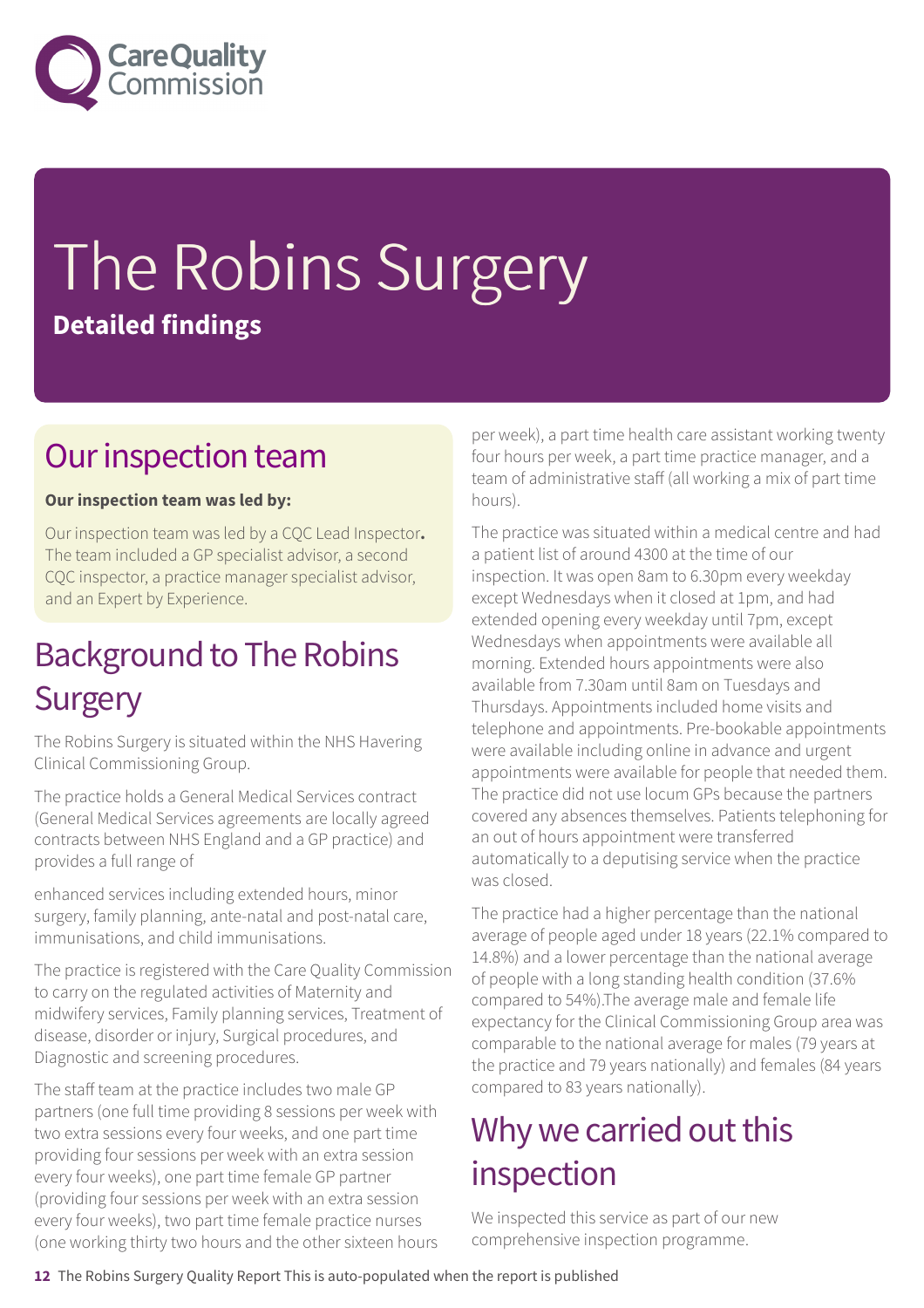# Detailed findings

We carried out a comprehensive inspection of this service under Section 60 of the Health and Social Care Act 2008 as part of our regulatory functions. The inspection was planned to check whether the provider is meeting the legal requirements and regulations associated with the Health and Social Care Act 2008, to look at the overall quality of the service, and to provide a rating for the service under the Care Act 2014.

This provider had not been inspected before and that was why we included them.

### How we carried out this inspection

Before visiting, we reviewed a range of information that we hold about the practice and asked other organisations to share what they knew. We reviewed the practices 2014 to 2015 patients survey and online patients participation group (PPG) information.

We carried out an announced visit on 26 November 2015. During our visit we:

- Spoke with a range of staff including GPs, the practice nurses, a healthcare assistant and administrative staff, we also spoke with patients who used the service.
- Observed how people were being cared for and talked with carers and/or family members.
- Reviewed the personal care or treatment records of patients.

• Reviewed comment cards where patients and members of the public shared their views and experiences of the service.

To get to the heart of patients' experiences of care and treatment, we always ask the following five questions:

- Is it safe?
- Is it effective?
- Is it caring?
- Is it responsive to people's needs?
- Is it well-led?

We also looked at how well services are provided for specific groups of people and what good care looks like for them. The population groups are:

- Older people
- People with long-term conditions
- Families, children and young people
- Working age people (including those recently retired and students)
- People whose circumstances may make them vulnerable
- People experiencing poor mental health (including people with dementia)

Please note that when referring to information throughout this report, for example any reference to the Quality and Outcomes Framework data, this relates to the most recent information available to the CQC at that time.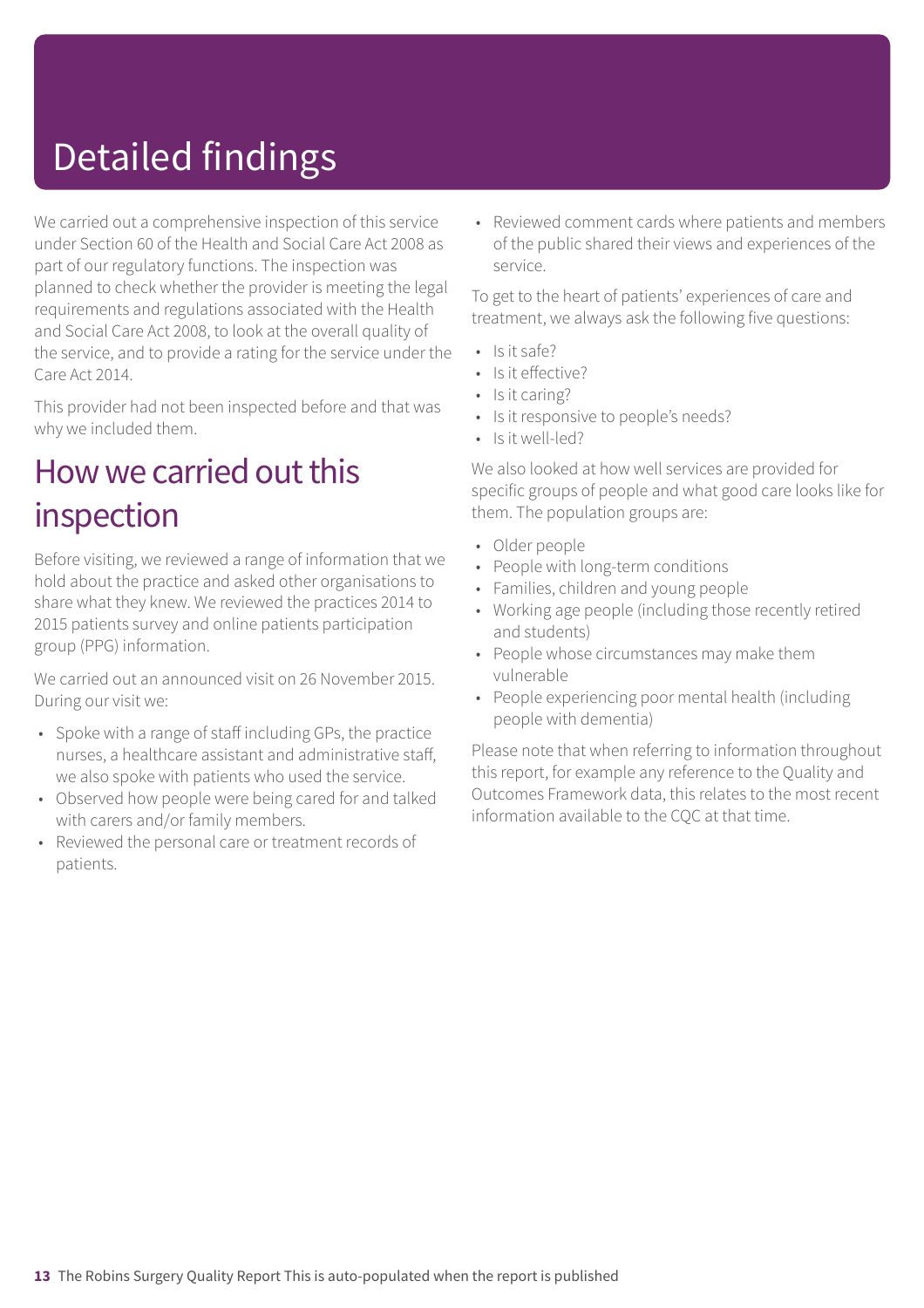# Are services safe?

### **Our findings**

#### **Safe track record and learning**

There was a system in place for reporting and recording significant events.

- Staff told us they would inform the management team of any incidents and these were recorded and available on the practice's computer system.
- The practice carried out a thorough analysis of the significant events.

We reviewed safety records, incident reports, national patient safety alerts and minutes of meetings where these were discussed. Lessons were shared to make sure action was taken to improve safety in the practice.

When there are unintended or unexpected safety incidents, people receive reasonable support, truthful information, a verbal or written apology and are told about any actions to improve processes to prevent the same thing happening again. For example we saw evidence of the practice discussing medicines with a patient, making an apology and altering their medicine on the practice system.

#### **Overview of safety systems and processes**

The practice had some clearly defined and embedded systems, processes and practices in place to keep people safe and safeguarded from abuse, however we also identified several concerns:

• Arrangements were mostly in place to safeguard children and vulnerable adults from abuse that reflected relevant legislation and local requirements. Policies were accessible to all staff and clearly outlined who to contact for further guidance if staff had concerns about a patient's welfare. Staff demonstrated they understood their responsibilities in relation to safeguarding, and there were lead GPs for safeguarding both children and adults. All GPs were trained to safeguarding level 3; however there was no documentary evidence that a practice nurse and health care assistant had safeguarding training at a level appropriate to their role. All non-clinical staff had appropriate safeguarding training. Clinicians were not always able to attend external safeguarding meetings;

however cases were discussed at meetings within the practice, for example to discuss Deprivation of Liberty Safeguards (DoLS). GPs always provided reports where necessary for other agencies.

- A notice in the waiting room advised patients that chaperones were available, if required. However, there was no written evidence that two non-clinical staff who acted as chaperones were trained for the role or had received a disclosure and barring service check (DBS check) risk assessment. (DBS checks identify whether a person has a criminal record or is on an official list of people barred from working in roles where they may have contact with children or adults who may be vulnerable).
- The practice maintained standards of cleanliness and hygiene. We observed the practice premises to be clean and tidy and saw that all equipment and cleaning schedules were maintained, however staff had previously raised concerns to the premises landlord in relation to the standard of cleaning and improvements had not be made. We also saw a chair with a torn seat in need of repair in the patient waiting area. The practice nurse was the infection control clinical lead who had allocated time to keep up to date with best practice. There was an infection control protocol in place and staff were mostly appropriately trained, however there was no documentary evidence that one member of clinical staff had received appropriate infection control training. Privacy curtains for patients were in place and visibly clean, however they were not changed every six months as per recommendation and were changed annually.
- Annual infection control audits were undertaken and we saw evidence that actions were identified to address improvements. Disposable medical equipment was used at the surgery and found to be in date, with the exception of one box of tweezers which had expired March 2015 and were removed by staff on the day of inspection.
- Arrangements for managing medicines, including emergency drugs and vaccinations, in the practice mostly kept patients safe (including obtaining, recording, handling, storing and security). However, the repeat prescribing policy did not clearly define staff roles and responsibilities, or direct staff on how to manage high risk medicines such as warfarin and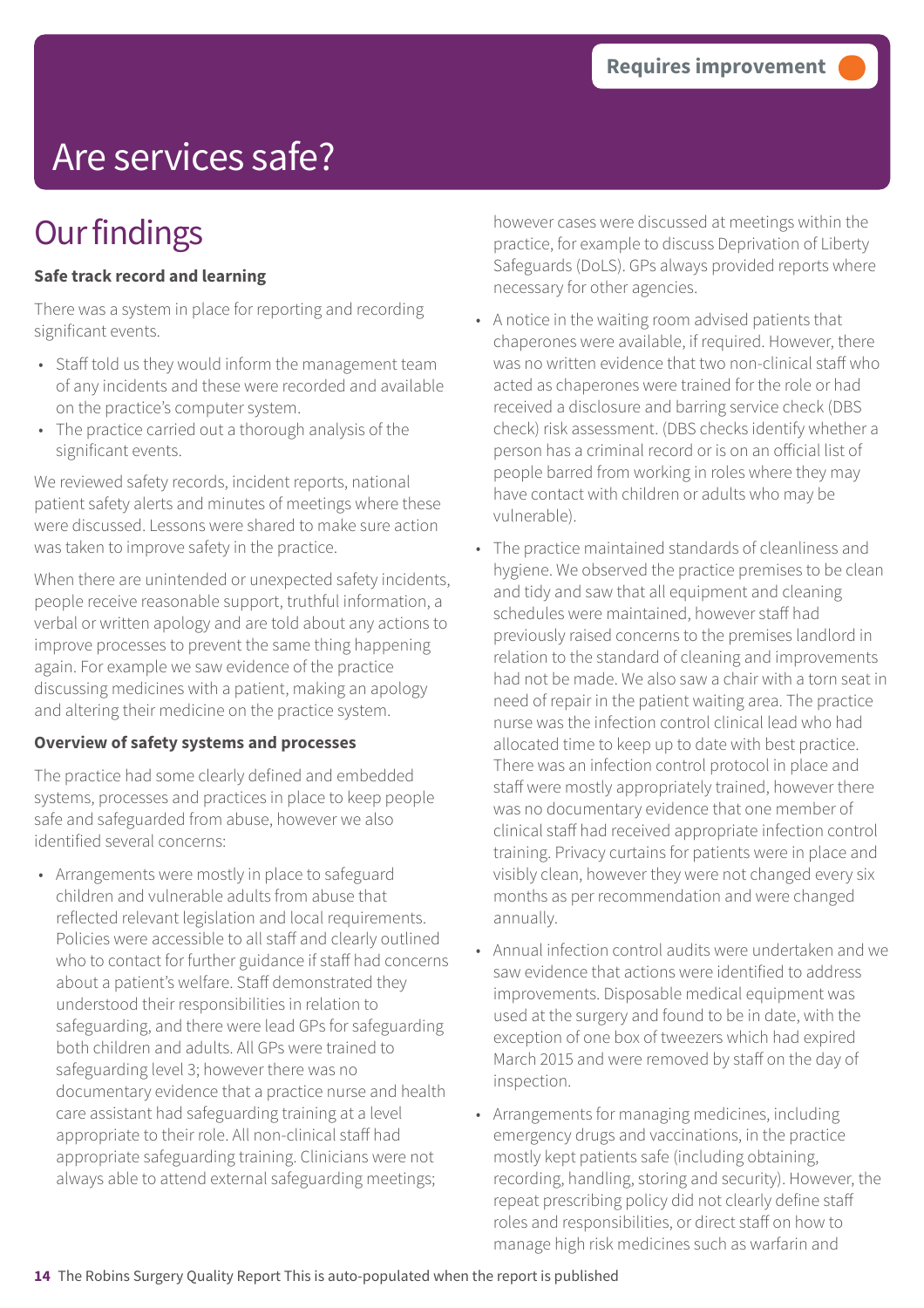### Are services safe?

methotrexate. The CCG pharmacist had carried out a medicines audit to ensure prescribing was in line with best practice guidelines for safe prescribing and prescription pads were securely stored. Patient Group Directions had been adopted by the practice to allow nurses to administer medicines in line with legislation. The practice had a system for production of Patient Specific Directions to enable Health Care Assistants to administer vaccinations. PGDs are written instructions for the supply or administration of medicines to groups of patients who may not be individually identified before presentation for treatment. PSDs are written instructions from a qualified and registered prescriber for a medicine including the dose, route and frequency or appliance to be supplied or administered to a named patient after the prescriber has assessed the patient on an individual basis.

• We reviewed three personnel files and found that appropriate recruitment checks for both clinical and non-clinical staff had not always been undertaken prior to employment. For example, proof of photographic identification and reference checks for clinical and non-clinical staff, and DBS checks risk assessments for non-clinical chaperones. Clinical staff were registered with the appropriate professional body and the appropriate checks through the Disclosure and Barring Service had been undertaken.

#### **Monitoring risks to patients**

Risks to patients were not always assessed and managed.

- There were some procedures in place for monitoring and managing risks to patient and staff safety. For example, the practice had an up to date fire risk assessment and carried out weekly fire alarm testing. All electrical equipment was checked to ensure it was safe to use and clinical equipment was checked to ensure it was working properly. All clinical equipment was single use and in date except for one box of tweezers which had expired in March 2015 and were removed by staff on the day of inspection.
- The practice had a variety of arrangements in place to monitor and assure safety of the premises such as waste

disposal guidelines, hand washing signs throughout the practice and water testing to prevent legionella. However, there was no health and safety policy, COSHH (Control of Substances Hazardous to Health) risk assessment and associated safety guidance, or risk assessment for shortages of critical staff or the safety of the building.

- Arrangements were in place for planning and monitoring the number of staff and mix of staff needed to meet patients' needs. There was a system in place for all the different staffing groups to ensure that enough staff were on duty, for example to ensure at least two reception staff were on duty for patients after working hours between 4pm and 8pm.
- All GPs and the practice manager received national patient safety alerts which were read and acted on. The practice did not keep a record of these alerts on their computer system for clinical staffs future access.

#### **Arrangements to deal with emergencies and major incidents**

The practice had some arrangements in place to respond to emergencies and major incidents.

· There was an internal telephone system allowing staff in reception to alert staff in consultation and treatment rooms in the event of an emergency.

• There were emergency medicines available in the treatment room. However, eight staff had not staff received annual basic life support training.

· The practice had a shared defibrillator available on the premises and sole use oxygen with masks.

• Emergency medicines were easily accessible to staff in a secure area of the practice and all staff knew of their location. All the medicines we checked were in date and fit for use.

· The practice had a business continuity plan in place for major incidents which included emergency contact numbers for suppliers and staff, and a buddy arrangement with a local practice.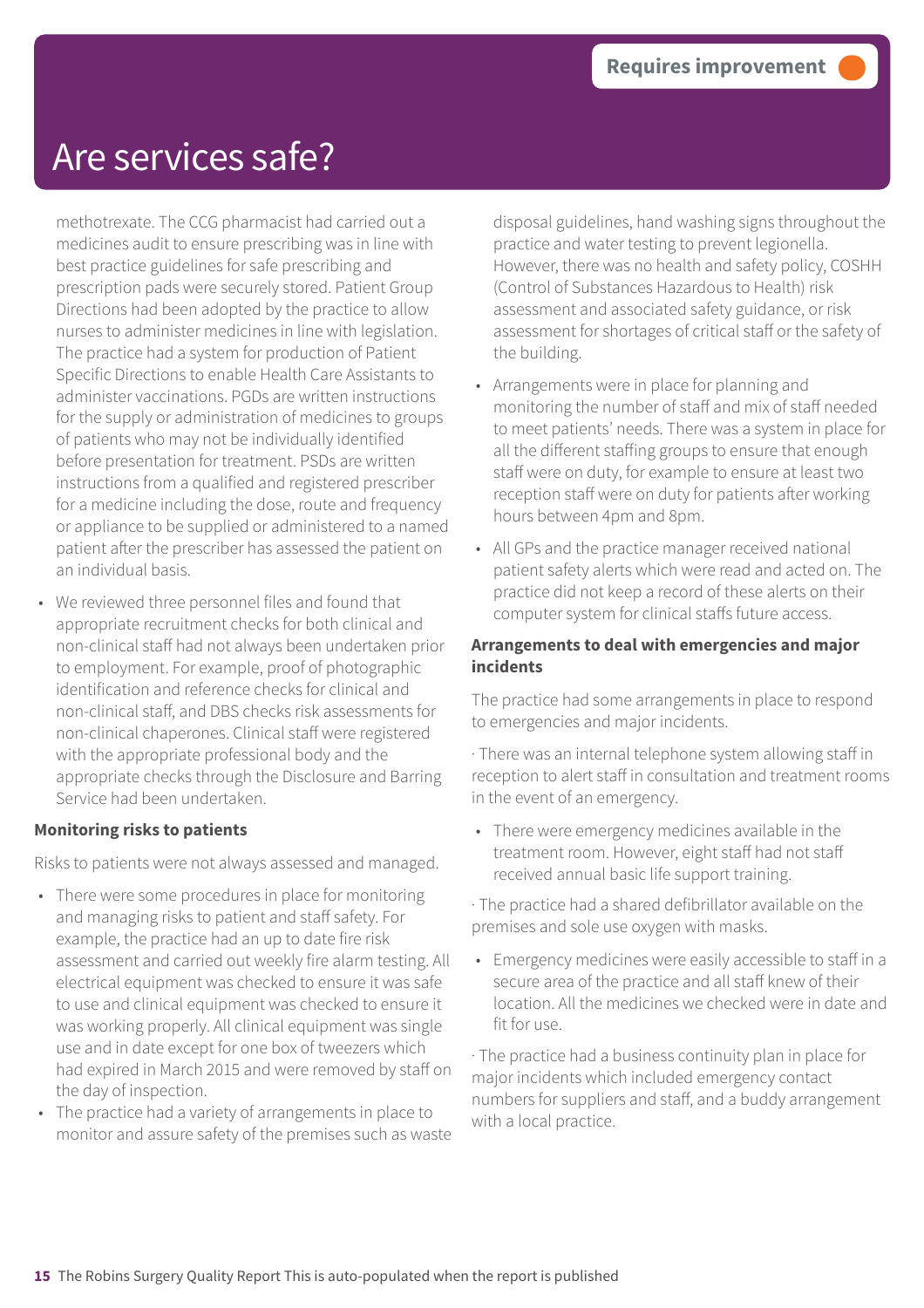### Are services effective?

(for example, treatment is effective)

### **Our findings**

#### **Effective needs assessment**

The practice assessed needs and delivered care in line with relevant and current evidence based guidance and standards, including National Institute for Health and Care Excellence (NICE) best practice guidelines.

- The practice had systems in place to keep all clinical staff up to date. Staff had access to guidelines from NICE and used this information to deliver care and treatment that met peoples' needs.
- New information from NICE was discussed during clinicians meetings, for example the new cancer diagnosis guidelines were discussed in June 2015.
- The practice clinicians also attended clinical meetings two to three times per year to discuss clinical guidelines with other practices.

#### **Management, monitoring and improving outcomes for people**

The practice used the information collected for the Quality Outcomes Framework (QOF) and performance against national screening programmes to monitor outcomes for patients. (QOF is a system intended to improve the quality of general practice and reward good practice). The most recent published results were 92.1% of the total number of points available, with 13% exception reporting which is high. This practice was not an outlier for any QOF (or other national) clinical targets. Data from the Health and Social Care Information Centre (2014 – 2015) showed:

- Performance for diabetes related indicators was below CCG and national averages at 77.9%, (CCG average 84.7%, and national average of 89.2%)
- The percentage of patients with hypertension having regular blood pressure tests was below CCG and national averages at 70.1% (CCG average 83.7%, national average 83.6%)
- Performance for mental health related indicators was above CCG and the national averages at 100% (CCG average 92.2%, national average 92.8); however exception reporting rates were high. For example the exception reporting rate was 13.8% for patients who have a comprehensive care plan documented in the record agreed between individuals, their family and/or carers.

Some clinical audit demonstrated quality improvement.

• There had been two clinical audits undertaken in the last five years, both of these were completed audits where the improvements made were implemented and monitored. One audit measured how many choose and book referrals were done within 3 days, two cycles were completed with the final cycle achieving the set target of 90%. The other audit began in 2010 and identified the prescribing of antipsychotic medicines to patients with dementia, the outcome was that all patients were reviewed and these drugs were ceased. The practice participated in applicable local audits for example on the prescribing of antibiotics.

Information about patients' outcomes was used to make improvements for example to reduce prescribing of antipsychotic medicines for patients with dementia, to improve timely patient access to choose and book services and ensure appropriate prescribing of antibiotics as described above.

### **Effective staffing**

Staff mostly had the skills, knowledge and experience to deliver effective care and treatment.

- The practice had an induction programme for newly appointed non-clinical members of staff that covered topics such as health and safety, door entry, telephone, security and confidentiality.
- The practice demonstrated role-specific training and updating for relevant clinical staff. For example the GP was accredited to perform minor surgery, nurses were trained in ear care and diabetes management and the health care assistant was trained in spirometry.
- The learning needs of clinical staff were identified through a system of appraisals, meetings and reviews of practice development needs. Clinical staff had access to appropriate training to meet these learning needs and to cover the scope of their work. This included ongoing support during one-to-one appraisals, clinical supervision and facilitation and support for the revalidation of doctors. All clinical and non-clinical staff had had an appraisal within the last 12 months, however not all non-clinical staff had regular one to one meetings.
- Practice meetings took place for clinical and non-clinical staff.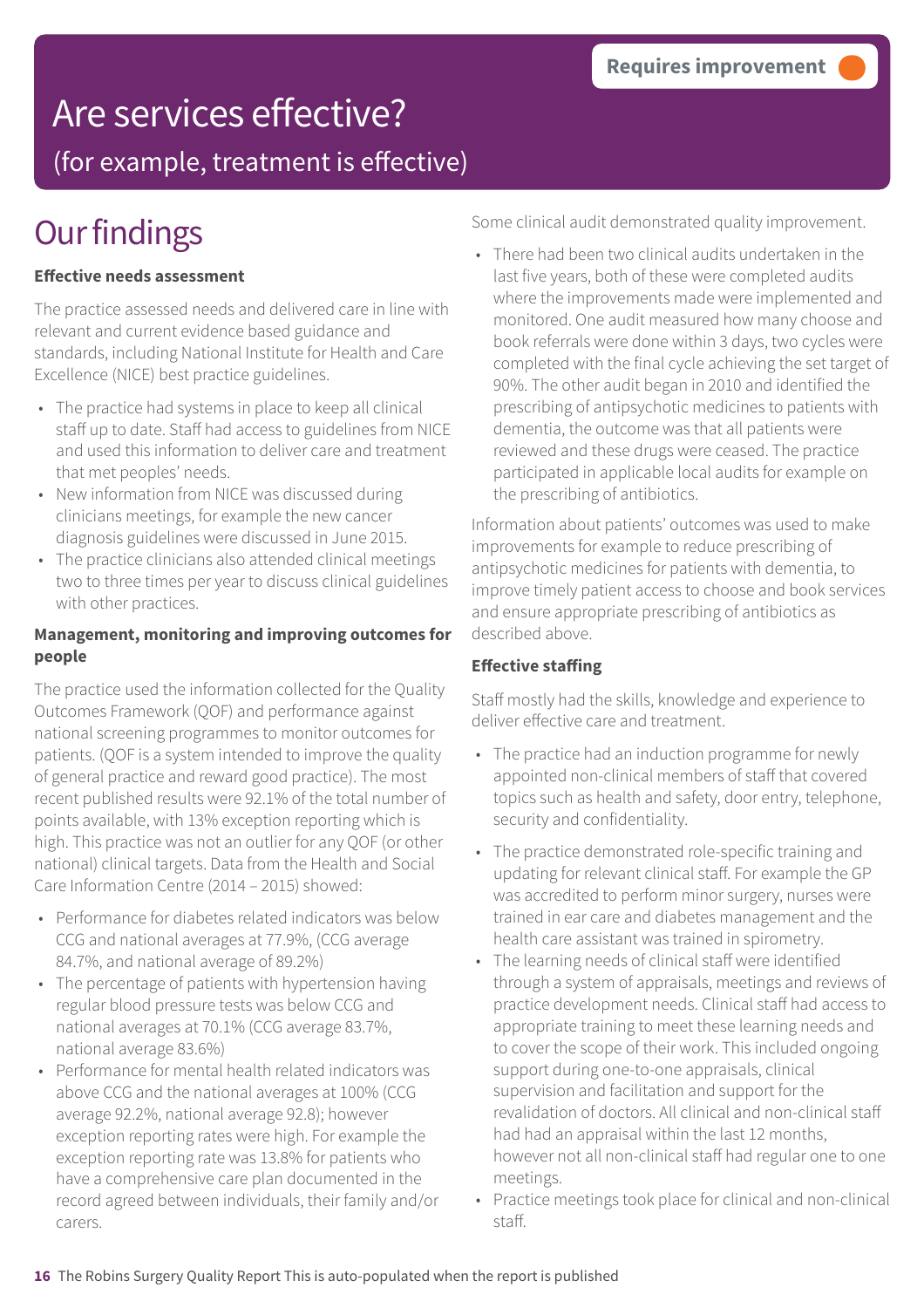# Are services effective?

### (for example, treatment is effective)

• Staff received training that included safeguarding and basic life support training; however eight staffs basic life support training was out of date and there was no evidence that two clinical staff had safeguarding training at a level appropriate to their role. There was no evidence of health and safety, fire safety, information governance, customer care, or chaperoning training for non-clinical staff. The practice manager was an accredited trainer and we were advised in- house chaperoning training had taken place, however there were no records available at the practice to demonstrate this.

#### **Coordinating patient care and information sharing**

The information needed to plan and deliver care and treatment was available to relevant staff in a timely and accessible way through the practice's patient record system and their intranet system.

- This included care and risk assessments, care plans, medical records and investigation and test results. Information such as NHS patient information leaflets were also available.
- The practice shared relevant information with other services in a timely way, for example when referring people to other services.
- Patients clinical results were received and dealt with daily and urgent results for an absent GP were dealt with by the on call GP.

Staff worked together with other health and social care services to understand and meet the range and complexity of people's needs and to assess and plan ongoing care and treatment. For example when people moved between services, including when they were referred, or after they were discharged from hospital. We saw evidence that multi-disciplinary team meetings took place on a monthly basis for example palliative care meetings, and that care plans were reviewed and updated.

#### **Consent to care and treatment**

Staff sought patients' consent to care and treatment in line with legislation and guidance.

• Staff understood the relevant consent and decision-making requirements of legislation and guidance, including the Mental Capacity Act 2005.

- When providing care and treatment for children and young people, staff carried out assessments of capacity to consent in line with relevant guidance.
- Where a patient's mental capacity to consent to care or treatment was unclear the GP or practice nurse assessed the patient's capacity and, where appropriate, recorded the outcome of the assessment.
- The process for seeking consent was not always recorded to ensure the practice met its responsibilities within legislation, and followed relevant national guidance. For example, implied consent for intimate investigations and minor surgery was obtained but this was not recorded on patient notes.

#### **Health promotion and prevention**

The practice identified patients who may be in need of extra support.

• These included patients in the last 12 months of their lives, carers, those at risk of developing a long-term condition and those requiring advice on their diet, smoking and alcohol cessation. Patients were then signposted to the relevant service.

The practice had a failsafe system for ensuring results were received for every sample sent as part of the cervical screening programme. The practice's uptake for the cervical screening programme from 01/04/13 to 31/03/14 was 90.1%, which was above the national average of 81.9%.

There was a policy to offer telephone reminders for patients who did not attend for their cervical screening test. The practice also encouraged its patients to attend national screening programmes for bowel and breast cancer screening.

Childhood immunisation rates for the vaccinations given were comparable to CCG averages. For example, childhood immunisation rates for the vaccinations given to under two year olds ranged from 62.2% to 74.4% and five year olds from 62.2% to 70.1%.

Flu vaccination rates for the over 65s were 66.1%, and for at risk groups 40.1%, both of these were comparable to national averages of 73.2% and 52.3% respectively between 1 September 2013 and 31 Jan 2014.

Patients had access to appropriate health assessments and checks. These included health checks for new patients and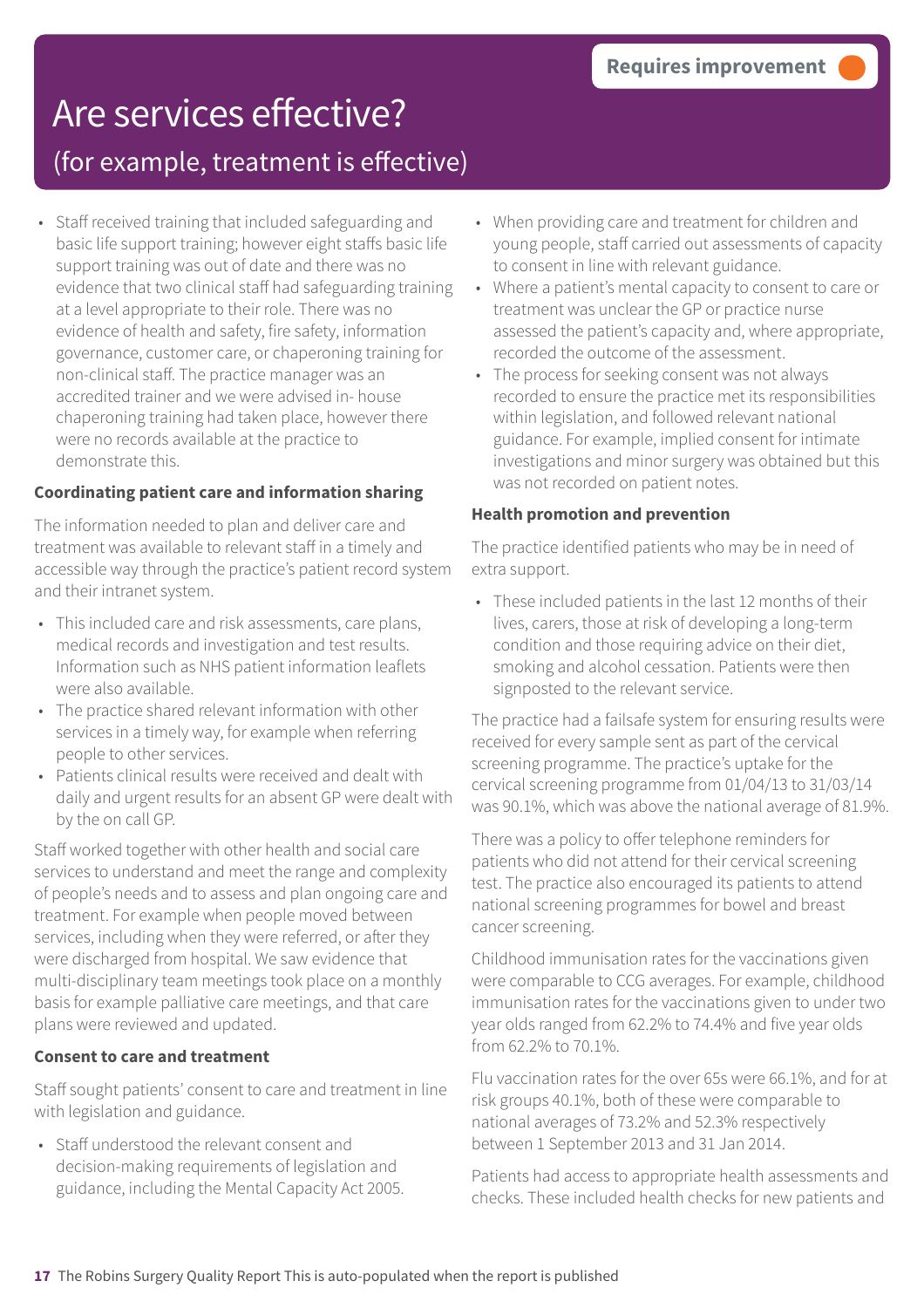# Are services effective?

(for example, treatment is effective)

NHS health checks for people aged 40–74. Appropriate follow-ups on the outcomes of health assessments and checks were made, where abnormalities or risk factors were identified.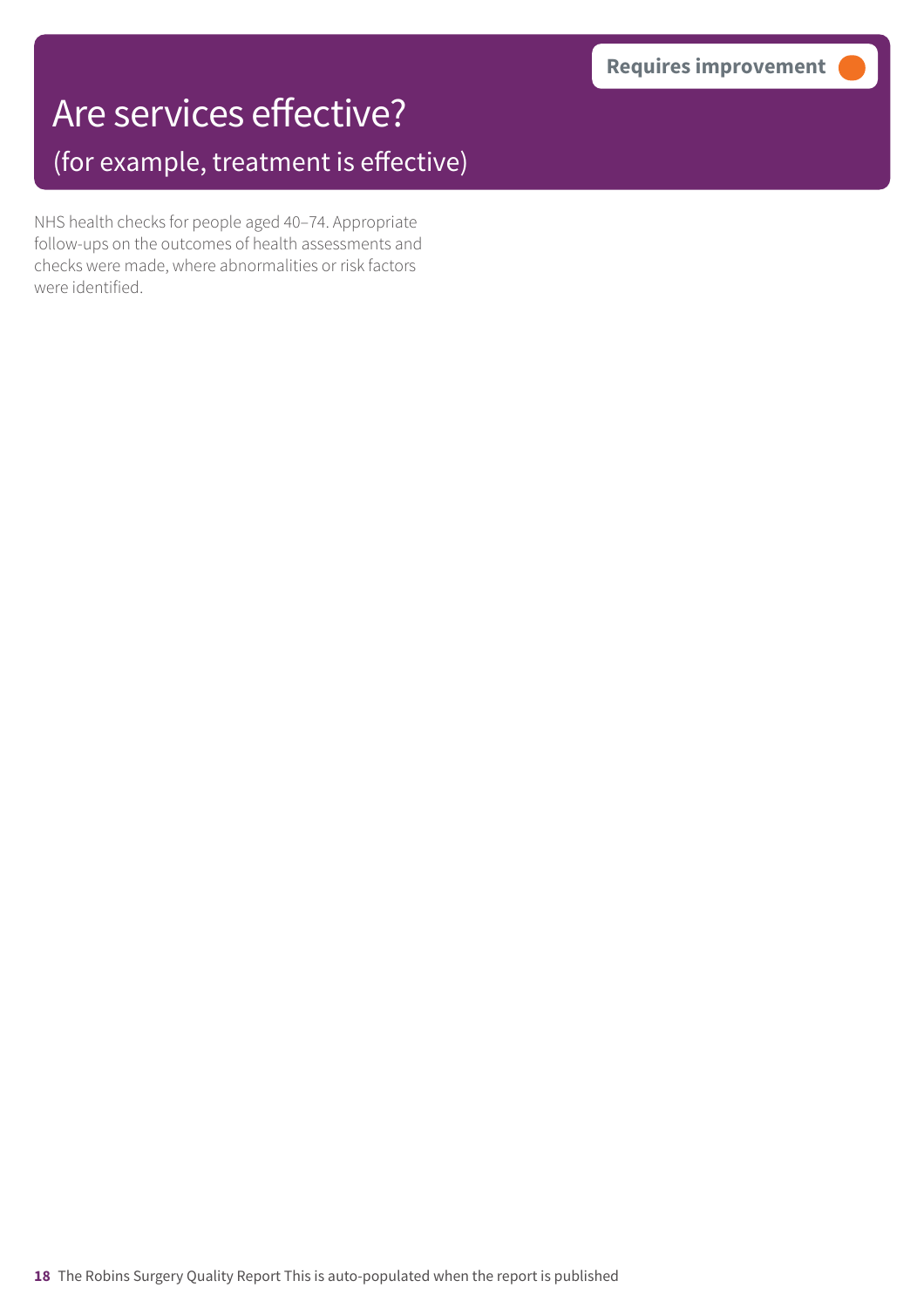# Are services caring?

### **Our findings**

#### **Respect, dignity, compassion and empathy**

We observed that members of staff were courteous and very helpful to patients and treated people with dignity and respect.

- Curtains were provided in consulting rooms to maintain patients' privacy and dignity during examinations, investigations and treatments.
- We noted that consultation and treatment room doors were closed during consultations and that conversations taking place in these rooms could not be overheard.
- Staff tried to maintain patients privacy at the reception desk and perspex screens with openings though which patients could speak were installed, however partition arrangements and signage to assure patients space at the reception desk could be improved so that conversations were not overheard.
- Reception staff knew when patients wanted to discuss sensitive issues or appeared distressed they could offer them a private room to discuss their needs, however there was no notice displayed to tell patients that this facility was available.

All of the six patient CQC comment cards we received were positive about the service experienced. Patients said they felt the practice offered a good service and staff were helpful, caring and treated them with dignity and respect.

We also spoke with eleven patients on the day of inspection. Most told us they were satisfied with the care provided by the practice and said their dignity and privacy was respected, they told us that care from two of the GPs in particular was very good.

We observed that staff responded compassionately when patients needed help and provided support when required.

Results from the national GP patient survey showed patients felt they were treated with compassion, dignity and respect. The practice was slightly lower than CCG and national averages for its satisfaction scores on consultations with doctors and nurses. For example:

• 80.8% said the GP was good at listening to them which (just below the CCG average of 83.2% and national average of 88.6%).

- 78.4% said the GP gave them enough time (just below the CCG average 82.1% and national average of 86.6%).
- 94.1% said they had confidence and trust in the last GP they saw (in line with the CCG average 92.6% and national average of 95.2%)
- 70.7% said the last GP they spoke to was good at treating them with care and concern (below the CCG average 79.3% and national average of 85.1%).
- 86.8% said the last nurse they spoke to was good at treating them with care and concern (in line with CCG average 89.5% and national average of 90.4%).
- 91.5% said they found the receptionists at the practice helpful (above the CCG average 86.7% and the national average of 86.8%)

#### **Care planning and involvement in decisions about care and treatment**

Patients told us that medical staff provide clear information to help them understand care and treatment, and that they felt listened to and involved in decision making about care and treatment they received. Patient feedback on the six comment cards we received was also positive and aligned with these views.

Results from the national GP patient survey were lower than CCG and national averages and showed:

- 73.8% said the last GP they saw was good at explaining tests and treatments compared to the CCG average of 80.1% and national average of 86.0%.
- 71.5% said the last GP they saw was good at involving them in decisions about their care (CCG average 75.2%, national average 81.4%)

The practice undertook a patients survey in 2014 and received 136 completed surveys which showed 81% of patients had a positive outcome, indicating they had been afforded enough time, had understood the GPs course of treatment, and had no concerns. Seventeen percent were happy with some aspects but required a follow up appointment and 1% were unhappy with how the consultation had gone and needed to rebook to see the GP again.

Staff told us that translation services were available for patients who did not have English as a first language however this information was not advertised in the reception area to inform patients this service was available.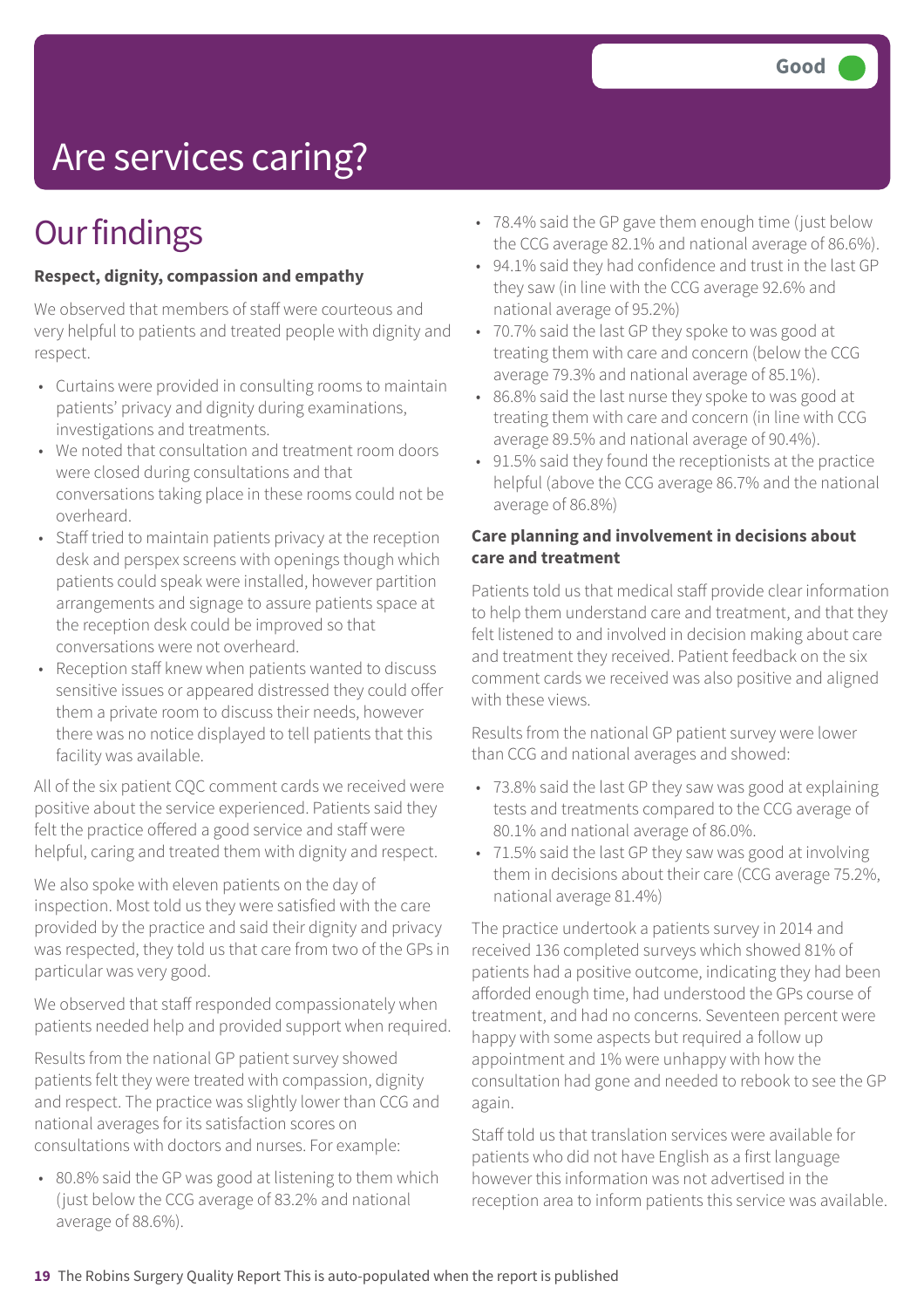### Are services caring?

#### **Patient and carer support to cope emotionally with care and treatment**

The noticeboard in the patients reception area was small and included information on diabetes, bowel cancer and availability of urgent appointments; it did not include information about bereavement services. Leaflets in the wider health centre waiting room told patients how to access a number of support groups and organisations.

The practice kept a register to alert GPs if a patient was also a carer. The practice had identified 19 patients as carers, which is just under 0.5% of patients on the register. The practice website had a range of support and information services for carers including accessing breaks and respite, housing and carers, tenancy rights as a carer help on claiming benefits, and understanding the legal issues of caring.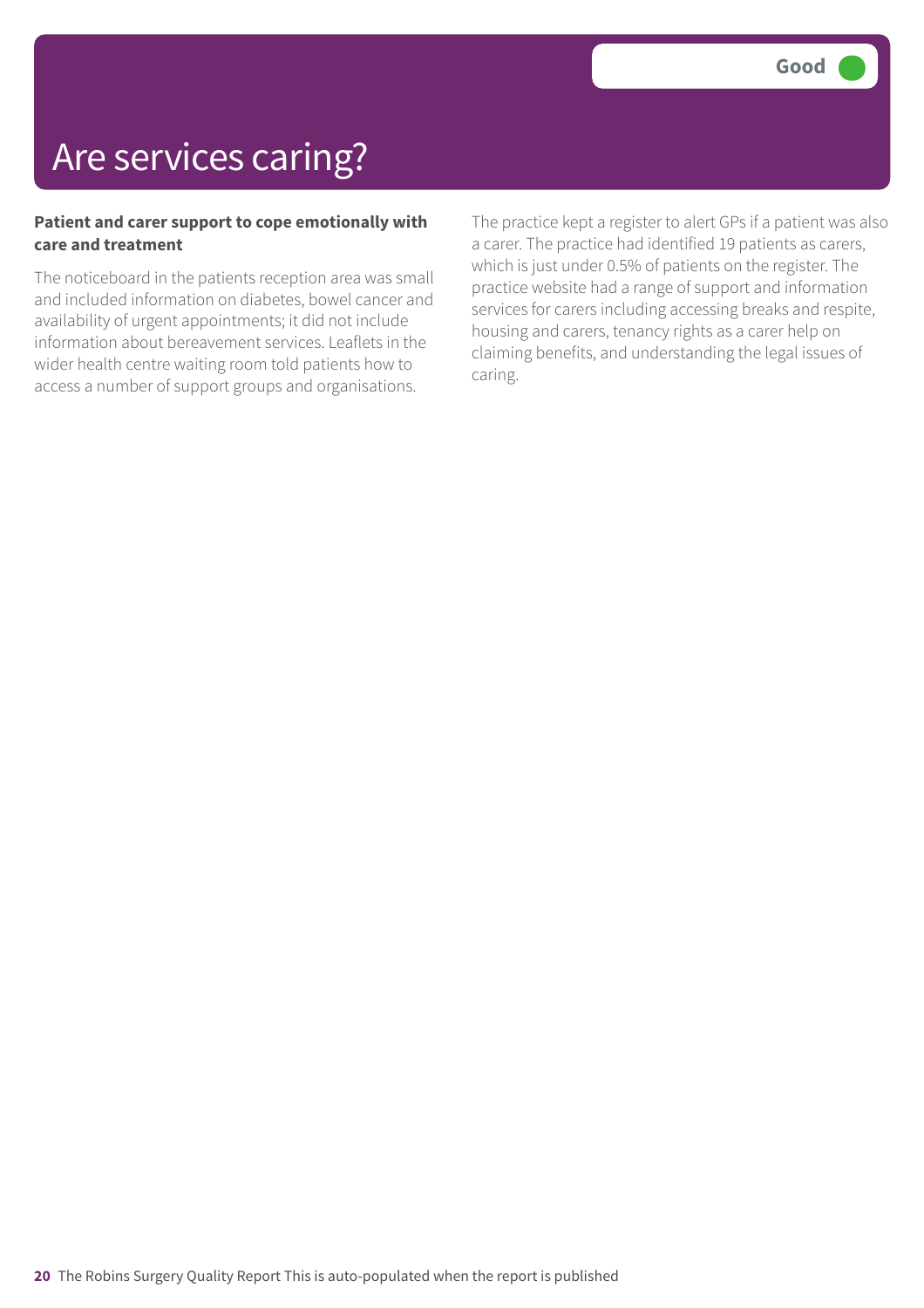# Are services responsive to people's needs?

(for example, to feedback?)

# **Our findings**

### **Responding to and meeting people's needs**

The practice clinicians reviewed the needs of its local population and told us they met with the local CCG two to three times per year to secure improvements to services where these were identified.

- The practice offered clinics for working patients who could not attend during normal opening hours every weekday from 6.30pm until 7pm, except Wednesdays and on Tuesdays and Thursdays from 7.30am to 8am.
- There were longer appointments available for people with a learning disability, long term conditions, or multiple clinical issues.
- Home visits were available for older patients or other patients who would benefit from these.
- Same day appointments were available for children and those with serious medical conditions or in urgent need.
- There were disabled facilities, a hearing loop and translation services available.
- The practice had two lifts installed to improve access to upper floors.
- The practice is situated in a health centre and staff were able to communicate quickly with other health professionals in responding to patients. For example a health visitor was able to discuss and progress care arrangements for a patient directly with the practice manager.
- There were shared facilities within the building which included a breastfeeding and nappy changing room.

### **Access to the service**

The practice was open between 8am and 7pm on Mondays, 7.30am and 7pm on Tuesdays and Thursdays, 7.30am until 1pm on Wednesdays, and 8.30am until 7pm on Fridays. Appointments were available all day including home visits and telephone and appointments. In addition, pre-bookable appointments were available including online in advance appointments. Urgent appointments were also available for people that needed them.

Results from the national GP patient survey showed that patient's satisfaction with how they could access care and treatment was comparable with local and national averages, however four of the eleven patients we spoke to told us that they had difficulty getting appointments when they needed them.

- 74.7% of patients were satisfied with the practice's opening hours compared to the CCG average of 69.5% and national average of 74.9%.
- 70.9% of patients said they could get through easily to the surgery by phone (CCG average 69.4% national average 73.3%).
- 68% of patients described their experience of making an appointment as good (CCG average 69% national average73.3%).
- 64.2% of patients said they usually waited 15 minutes or less after their appointment time (CCG average 59.4%, national average 64.8%).

### **Listening and learning from concerns and complaints**

The practice had a system in place for handling complaints and concerns.

- Its complaints policy and procedures were mostly in line with recognised guidance and contractual obligations for GPs in England.
- There was a designated responsible person who handled all complaints in the practice.
- There was no complaints information displayed in the waiting room, however there were complaints and compliments forms available for patients use on the reception desk.

We looked at four complaints received in the last 12 months and found two had been satisfactorily handled in a timely way with openness and transparency. Of the remaining two complaints one had been handled satisfactorily however the outcome was recorded in the patients medical notes instead of in the complaints file.

The remaining complaint had been handled unsatisfactorily because it had been lost in the practice's electronic systems. The complaint was escalated and the practice made efforts to contact the complainant on the telephone on receipt but were not able to provide evidence of follow up, and the final outcome was unclear.

This complaint was not representative of complaints handling at the practice, lessons were learnt from most complaints and action was taken as a result to maintain the quality of care. For example a patient made a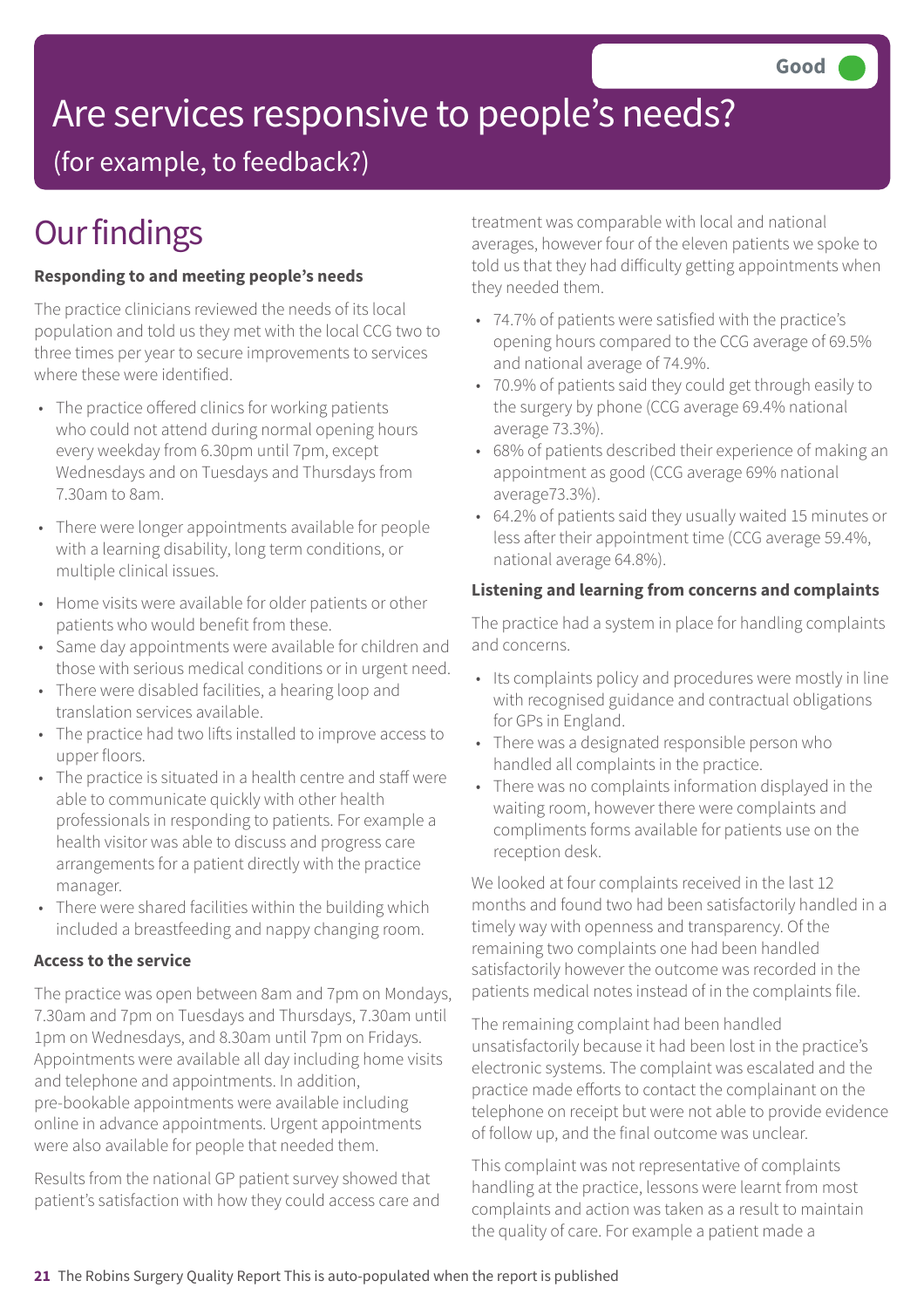# Are services responsive to people's needs?

### (for example, to feedback?)

complaint about a GPs decision in relation to their care, the GP checked their clinical decision with a second GP who

agreed with the initial decision. The practice then contacted the patient to speak with them directly, as well as inviting them in for a follow up appointment for reassessment and in line with the patients concerns.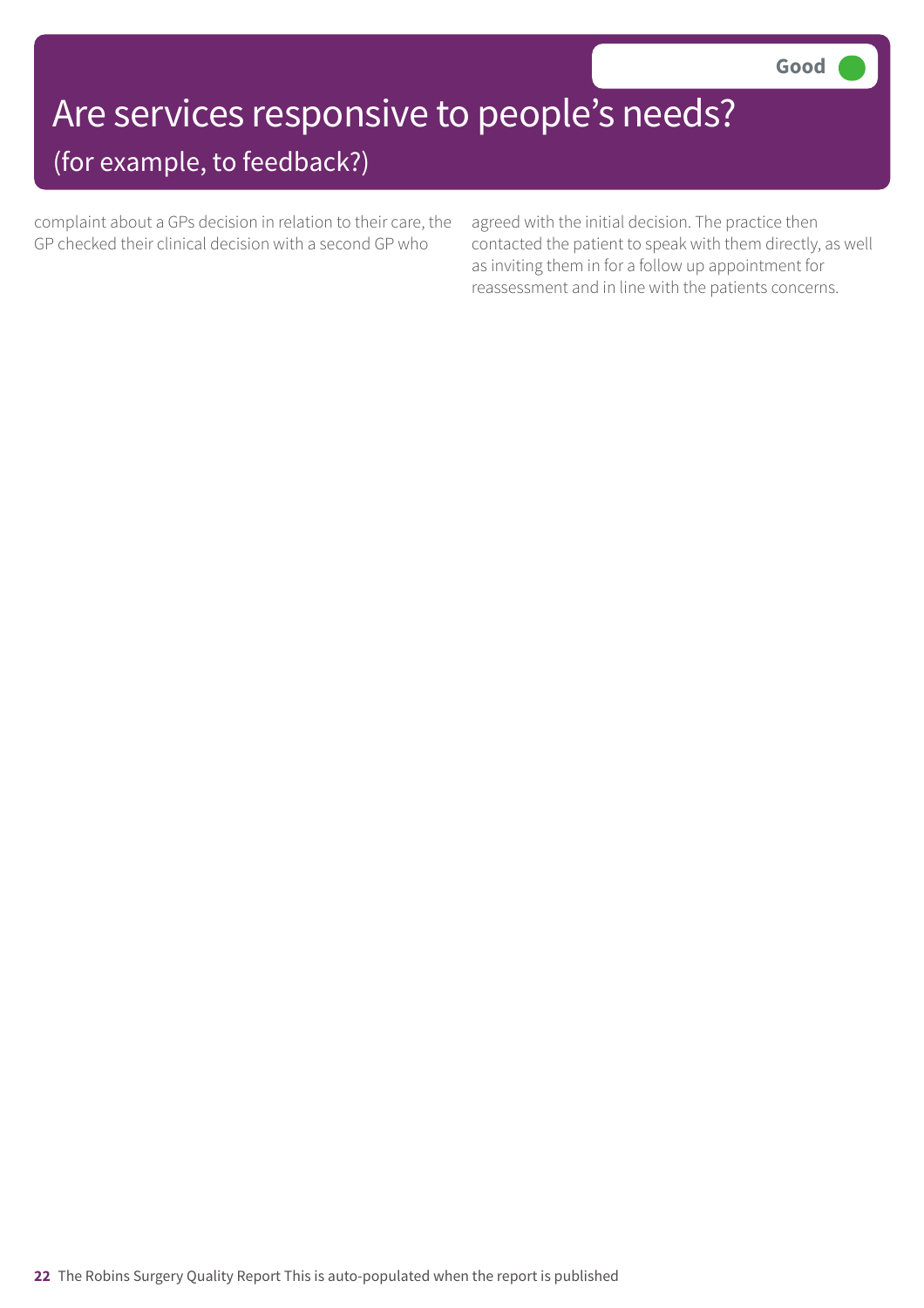### Are services well-led?

(for example, are they well-managed and do senior leaders listen, learn and take appropriate action)

### **Our findings**

#### **Vision and strategy**

Leadership within the practice had a vision and a strategy but not all staff were aware of this and their responsibilities in relation to it.

- The practice did not have a mission statement or information about its vision displayed in the waiting areas and non-clinical staff did not know about the practices vision.
- The practice had some strategy and had made progress with their plans by employing a suitably skilled practice nurse.

#### **Governance arrangements**

The practices arrangements for governance and performance management did not always operate effectively to support the delivery of high quality care.

- Staff were aware of their own roles and responsibilities, however there was no clear documented staffing structure.
- There was limited clinical and internal audit which is used to monitor quality and make improvements.
- There were no whole staff meetings; however there were regular clinical and administrator meetings which ensured an understanding of aspects of performance within each area.
- Risks were not always identified, recorded and managed, for example health and safety and staff concerns about cleaning.

#### **Leadership, openness and transparency**

The partners in the practice appeared to have the experience, capacity and capability to run the practice. They prioritised good quality care and were visible in the practice, however there were also areas for improvement for example in training for staff including fire safety and basic life support training, medicines management, systems for recording patients consent, and effective management of staffing issues and concerns. Most staff told us that GPs were approachable and take the time to listen, however not all staff had positive interpersonal experiences with all of the management team.

The provider was aware of and complied with the requirements of the Duty of Candour for patients, for example when dealing with complaints.

The practice had systems in place for knowing about notifiable safety incidents, and when there were unexpected or unintended incidents:

- The practice gave affected people truthful information, reasonable support, and a verbal or written apology.
- They kept written records of verbal interactions as well as written correspondence; however this was sometimes recorded on patients medical notes rather than on the complaints file.

There was a leadership structure in place, however staff did not always feel actively engaged or empowered and there was some evidence of divides between groups of staff.

- Staff told us that the practice held regular clinical and administrative staff team meetings and some clinical meetings with a representative from the administration team, however there were no whole staff meetings and not all staff felt involved in discussions about how to run and develop the practice.
- There was a whistleblowing policy in place but there was no evidence to confirm that all staff had read and signed it.
- Most staff said they felt respected, valued and supported, particularly by the partners in the practice and that they had the opportunity to raise any issues, were confident in doing so and felt supported if they did.
- There was evidence that not all non-clinical staff felt they could discuss issues with management. This was discussed with a GP who told us they were aware of some issues between certain members of staff, but had not continued to monitor staff relationships.
- Staff satisfaction was mostly good, however improving the culture or staff satisfaction did not appear to be seen as a high priority.

#### **Seeking and acting on feedback from patients, the public and staff**

The practice encouraged and valued feedback from patients and the public. It proactively sought patients' feedback and engaged patients in the delivery of the service.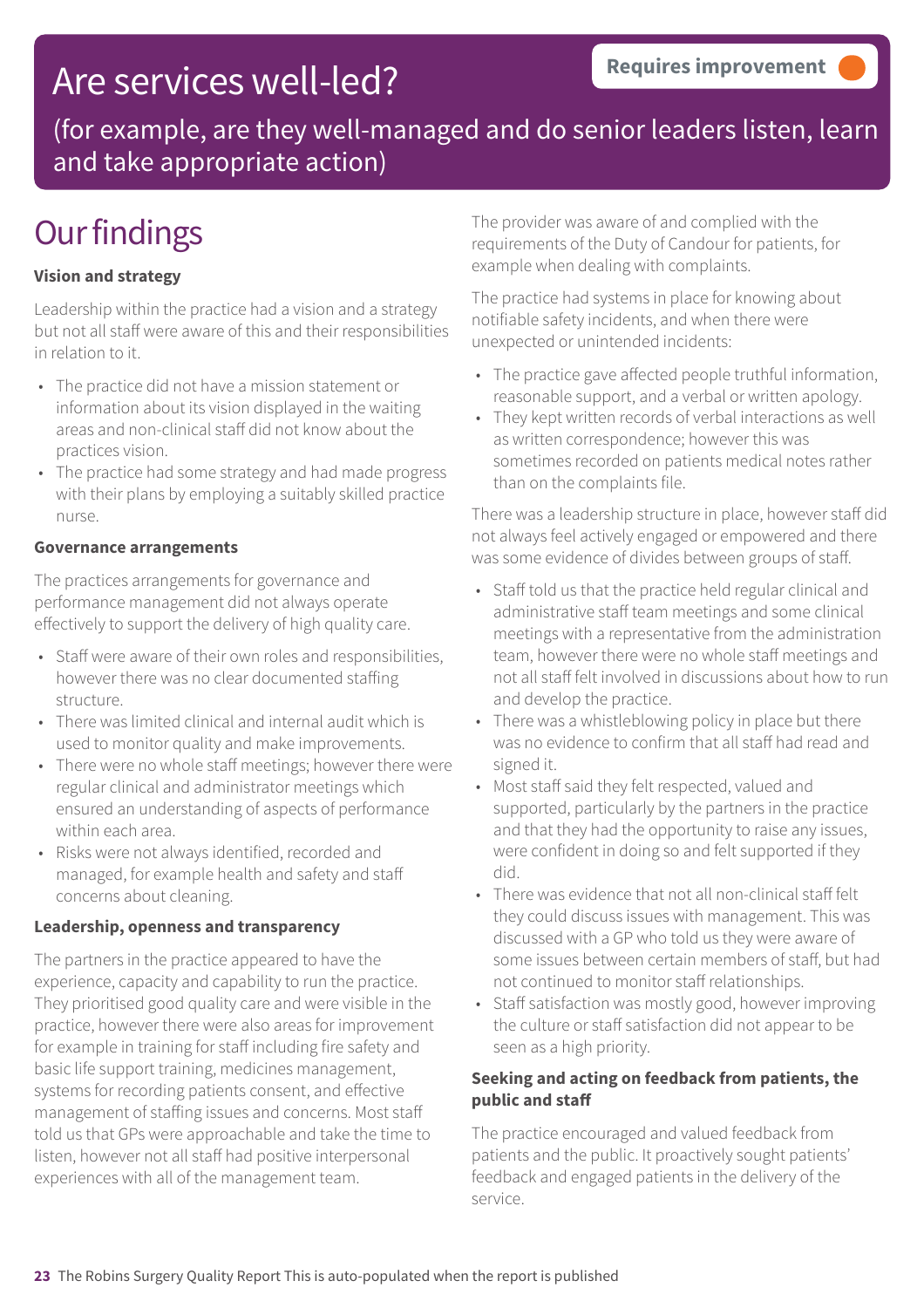### Are services well-led?

(for example, are they well-managed and do senior leaders listen, learn and take appropriate action)

· It had gathered feedback from patients through the online patient participation group (PPG) and through surveys and complaints received. There was an active PPG which carried out patient surveys and submitted proposals for improvements to the practice management team. For example, by employing a new GP partner to increase the number of appointments available and offer patients a greater choice of GPs.

· The practice had also gathered feedback from staff through appraisals and discussion, and clinical and non-clinical staff meetings.

· Most staff told us they would not hesitate to give feedback and discuss any concerns or issues with colleagues and management, for example a member of staff had devised a new form to improve patients information communications with health visitors. However, there was evidence that some staff cannot always communicate directly with all of the leadership team and are not always taken seriously or treated with respect when they do.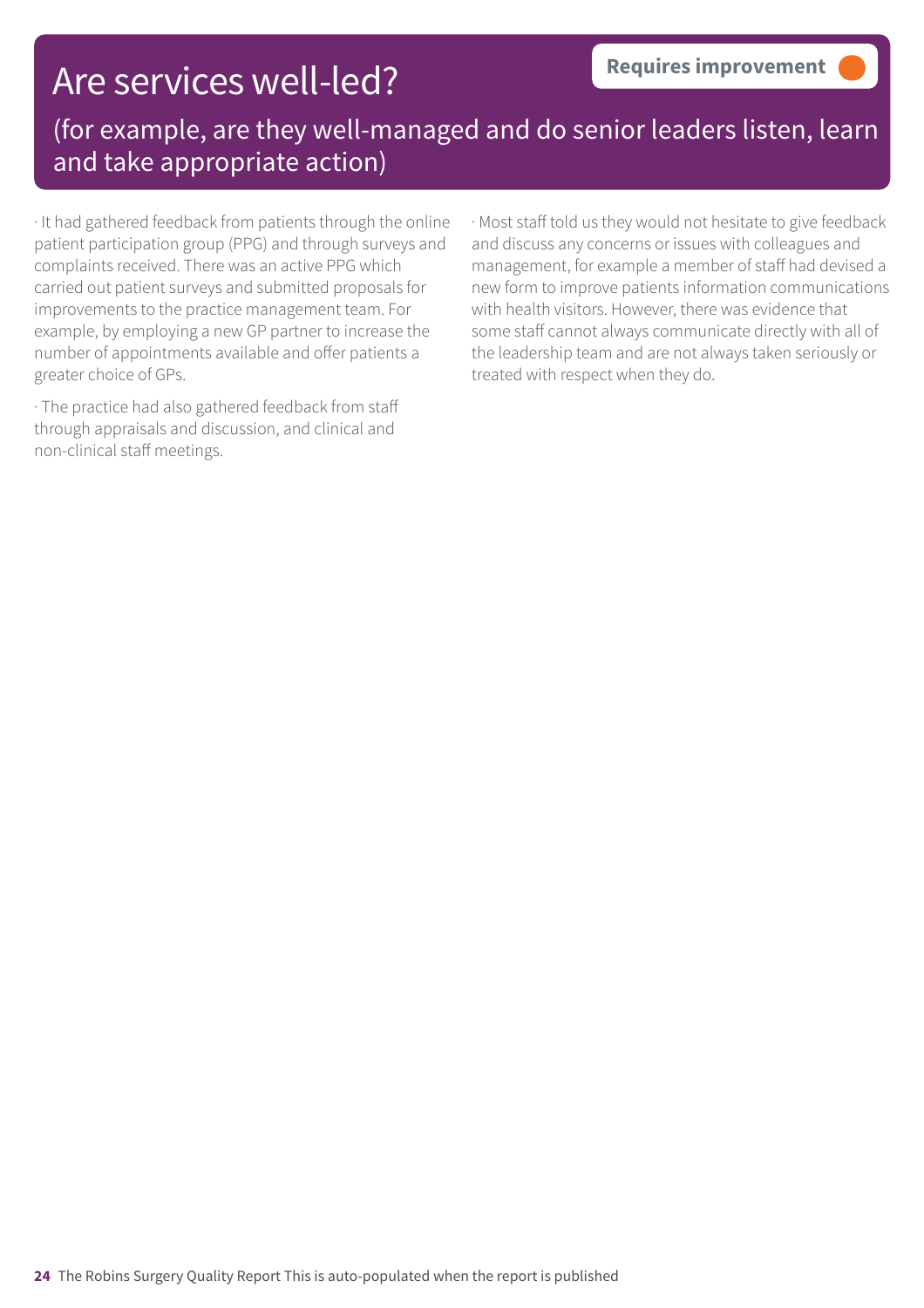### Requirement notices

### Action we have told the provider to take

The table below shows the legal requirements that were not being met. The provider must send CQC a report that says what action they are going to take to meet these requirements.

| Regulated activity                       | Regulation                                                                                                                                                                                                                                |
|------------------------------------------|-------------------------------------------------------------------------------------------------------------------------------------------------------------------------------------------------------------------------------------------|
| Diagnostic and screening procedures      | Regulation 12 HSCA (RA) Regulations 2014 Safe care and                                                                                                                                                                                    |
| Family planning services                 | treatment                                                                                                                                                                                                                                 |
| Maternity and midwifery services         | We found that the registered provider had                                                                                                                                                                                                 |
| Surgical procedures                      | failed to ensure the proper and safe management of<br>medicines under their current prescribing policy.                                                                                                                                   |
| Treatment of disease, disorder or injury | The provider had not ensured they were providing safe<br>care and treatment because risks to the safety of<br>patients and others were not assessed.                                                                                      |
|                                          | A health and safety policy and related audits and risk<br>assessments were not in place including for staff, the<br>building and COSHH (Control of Substances Hazardous<br>to Health) risk assessments and associated safety<br>guidance. |
|                                          | This was in breach of regulations 12 1, $2(g)$ and 12 (2) (b)<br>of the Health and Social Care Act 2008 (Regulated<br>Activities) Regulations 2014.                                                                                       |

### **Regulated activity**

Diagnostic and screening procedures Family planning services Maternity and midwifery services Surgical procedures Treatment of disease, disorder or injury

### Regulation

Regulation 18 HSCA (RA) Regulations 2014 Staffing

We found that the registered provider not ensured all staff receive health and safety training, including fire safety and infection control training, and also chaperone training and annual basic life support training as appropriate to their role.

This was in breach of regulation 18 1, 2(a) of the Health and Social Care Act 2008 (Regulated Activities) Regulations 2014.

### **Regulated activity**

### Regulation